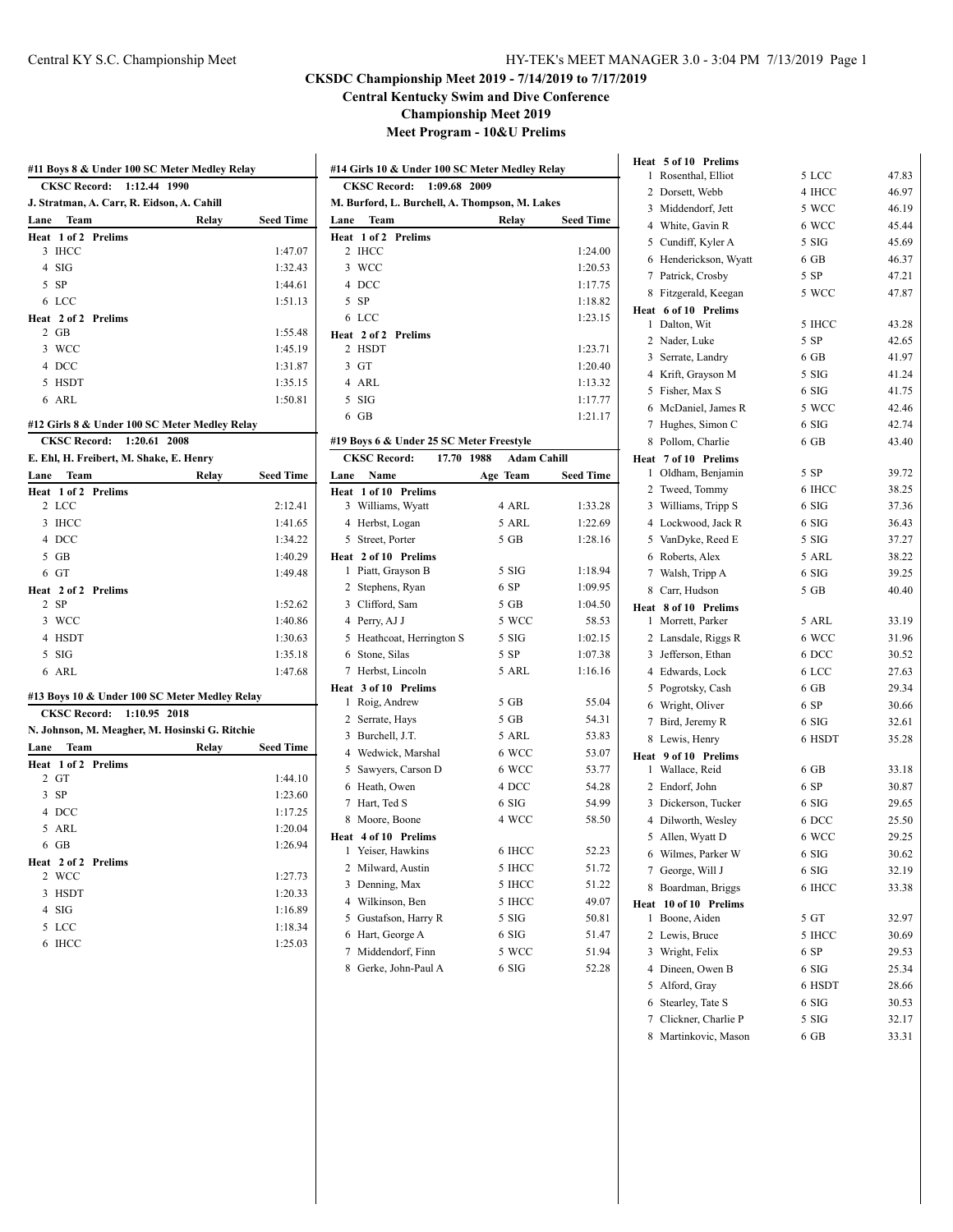|   | #20 Girls 6 & Under 25 SC Meter Freestyle      |                       |                  |
|---|------------------------------------------------|-----------------------|------------------|
|   | <b>CKSC Record:</b><br>19.42 2003              | <b>Lauren Stigers</b> |                  |
|   | Lane Name                                      | Age Team              | <b>Seed Time</b> |
| 1 | Heat 1 of 10 Prelims<br>Bridgewater, Blakely L | 4 WCC                 | NT               |
|   | 2 Killen, Rebecca                              | $5$ GB                | NT               |
|   | 3 Cecil, Abbie                                 | 3 ARL                 | 1:35.87          |
|   | 4 Graham, Collins                              | 5 IHCC                | 1:13.41          |
|   |                                                | 5 WCC                 | 1:31.95          |
|   | 5 Bradley, Sydney B<br>6 Quigg, Brecklyn       | 4 IHCC                | 1:47.32          |
|   | 7 Hamilton, Charleigh                          | 5 ARL                 | NT               |
|   | Heat 2 of 10 Prelims                           |                       |                  |
|   | 1 Morrett, Annaston                            | 4 ARL                 | 1:04.63          |
|   | 2 Franklin, Ada                                | 4 SP                  | 58.79            |
|   | 3 Everhard, EllaKate                           | 6 HSDT                | 56.47            |
|   | 4 Oakley, Emelia                               | 6 IHCC                | 50.28            |
|   | 5 Piper, Lelia                                 | $5$ GB                | 53.09            |
|   | 6 Worth, Aliana V                              | 6 WCC                 | 57.58            |
|   | 7 Carter, Savannah G                           | 5 SIG                 | 1:03.81          |
|   | 8 Triplett, Scarlett E                         | $5$ SIG               | 1:05.03          |
|   | Heat 3 of 10 Prelims                           |                       |                  |
|   | 1 Stacy, Andi                                  | 5 GT                  | 49.13            |
|   | 2 Davis, Maria                                 | 6 GT                  | 48.42            |
|   | 3 Mullins, Sophie C                            | 6 WCC                 | 46.62            |
|   | 4 Gottschalk, Lexee Kate                       | 6 SP                  | 45.91            |
|   | 5 Kuyper, Annalee                              | 6 SP                  | 46.09            |
|   | 6 Anderkin, Milly                              | 5 HSDT                | 48.34            |
|   | 7 Coolen, Caroline                             | 5 SP                  | 49.03            |
|   | 8 Mcnulty, Reagan                              | 6 HSDT                | 50.09            |
|   | Heat 4 of 10 Prelims                           |                       |                  |
|   | 1 Perkins, Riley                               | 6 SIG                 | 45.03            |
|   | 2 Cecil, Charlie                               | 6 WCC                 | 44.19            |
|   | 3 Bauer, Aria                                  | 6 ARL                 | 43.64            |
|   | 4 Bell, Charlotte                              | 5 IHCC                | 43.22            |
|   | 5 Cecil, Ava                                   | 6 WCC                 | 43.58            |
|   | 6 Kidder, Mary David                           | 6 SP                  | 43.70            |
|   | 7 McCoy, Cate                                  | 6 IHCC                | 44.63            |
|   | 8 Fiechter, Frances                            | 6 SP                  | 45.28            |
|   | Heat 5 of 10 Prelims                           |                       |                  |
|   | 1 Cook, Aubree M                               | 6 WCC                 | 42.62            |
|   | 2 Dearborn, Celia Jane                         | 6 SIG                 | 42.13            |
|   | 3 Donegan, Claire                              | 5 LCC                 | 41.84            |
|   | 4 Dunnigan, Laine M                            | 6 SIG                 | 41.35            |
| 5 | Reid, Harlin                                   | 6 LCC                 | 41.49            |
|   | 6 Williams, Kinsley                            | 6 WCC                 | 42.02            |
|   | 7 Cranfill, Cambell                            | 6 HSDT                | 42.40            |
|   | 8 Francisco, Eden C                            | 5 SIG                 | 43.07            |
|   | Heat 6 of 10 Prelims                           |                       |                  |
| 1 | Houlihan, Charlotte                            | 5 LCC                 | 40.72            |
| 2 | Lee, Lydia                                     | 5 HSDT<br>6 SP        | 40.41            |
|   | 3 Williams, Adelaide                           |                       | 39.87            |
|   | 4 Morton, Ruth                                 | 6 WCC                 | 39.34<br>39.84   |
|   | 5 Hill, Mary Barber                            | 5 LCC                 |                  |
|   | 6 Husz, Hannah                                 | 5 HSDT<br>6 SP        | 39.94            |
|   | 7 Blanchett, Emma<br>8 Moore, Katelin E        | 6 SIG                 | 40.45            |
|   |                                                |                       | 41.03            |

**Central Kentucky Swim and Dive Conference**

**Championship Meet 2019**

|      | Heat 7 of 10 Prelims               |                    |                  |              | Heat 3 of 10 Prelims                 |        |       |
|------|------------------------------------|--------------------|------------------|--------------|--------------------------------------|--------|-------|
|      | 1 Neville, Lilah A                 | 6 SIG              | 38.84            |              | 1 Sturgeon, Wynston                  | 7 HSDT | 32.84 |
|      | 2 Phillips, Jo                     | 5 LCC              | 38.10            |              | 2 Roberts, JP                        | 7 ARL  | 30.46 |
|      | 3 Dickerson, Lucy Delle            | 6 SIG              | 36.82            | 3            | Gudeman, Huttson R                   | 8 SIG  | 30.12 |
|      | 4 Van Meter, Emmy                  | 6 IHCC             | 35.44            |              | 4 Davis, Wyatt                       | 8 GB   | 29.00 |
|      | 5 Huber, Lane                      | 5 IHCC             | 35.50            |              | 5 Bonilla, Ollie                     | 7 LCC  | 30.03 |
|      | 6 Durtschi, Anne Douglas           | 6 LCC              | 37.28            |              | 6 Pedigo, RJ A                       | 7 WCC  | 30.40 |
|      | 7 Nelson, Emma L                   | 5 SIG              | 38.77            | 7            | Wilkinson, Banks                     | 7 IHCC | 30.78 |
|      | 8 Zellen, Blair C                  | 5 SIG              | 39.02            | 8            | Keller, Cooper S                     | 7 SIG  | 33.37 |
|      | Heat 8 of 10 Prelims               |                    |                  |              | Heat 4 of 10 Prelims                 |        |       |
|      | 1 Crawford, Caroline H             | 5 SIG              | 34.87            |              | 1 Stotts, Evan                       | 8 ARL  | 27.60 |
|      | 2 Hamilton, Madeline               | 6 GB               | 32.07            |              | 2 Johnston, Thomas                   | 8 SP   | 27.20 |
|      | 3 Wehrman, Harper                  | 6 LCC              | 30.56            |              | 3 Patrick, Kramer                    | 7 SP   | 27.07 |
|      | 4 Oldham, Addison                  | 6 SP               | 26.09            |              | 4 Holajter, Owen E                   | 8 GT   | 26.12 |
|      | 5 Hopkins, Lily                    | 5 IHCC             | 29.40            |              | 5 Morita, Jagger                     | 7 SIG  | 26.50 |
|      | 6 Fereday, Adalyn                  | 5 GB               | 31.56            |              | 6 Lockwood, Henry J                  | 8 SIG  | 27.19 |
|      | 7 Tweardy, Charlotte               | 5 LCC              | 32.72            | 7            | Gullett, Ashton                      | 8 GB   | 27.50 |
|      | 8 Clark, Avery                     | 5 IHCC             | 35.44            | 8            | Bradley, Brooks M                    | 7 WCC  | 27.89 |
|      | Heat 9 of 10 Prelims               |                    |                  |              | Heat 5 of 10 Prelims                 |        |       |
|      | 1 Ruschell, Susannah               | 6 LCC              | 34.50            |              | 1 O'Leary, Eamonn                    | 8 SIG  | 25.89 |
|      | 2 Hosinski, Julia                  | 6 SIG              | 31.75            |              | 2 Noe, Lincoln                       | 8 GB   | 25.53 |
|      | 3 Cecil, Maddie                    | 6 ARL              | 30.14            |              | 3 Stuart, Will                       | 7 IHCC | 25.20 |
|      | 4 Wiglesworth, Ellie               | 6 DCC              | 24.62            |              | 4 Moore, Jadon M                     | 8 SIG  | 25.07 |
|      | 5 Thor, Mia K                      | 6 SIG              | 28.87            |              | 5 Mefford, Silas                     | 8 HSDT | 25.09 |
|      | 6 Ward, Summer                     | 6 GT               | 31.38            |              | 6 Nichols, Oliver                    | 7 HSDT | 25.42 |
|      | 7 Morton, Helen                    | 6 WCC              | 32.66            | 7            | Marinelli, Brendan                   | 8 GT   | 25.53 |
|      | 8 Mitchell, Presley                | 5 IHCC             | 35.22            |              | 8 Roig, Carter                       | 8 GB   | 26.12 |
|      | Heat 10 of 10 Prelims              |                    |                  |              | Heat 6 of 10 Prelims                 |        |       |
|      | 1 Bernick, Cora                    | 5 IHCC             | 34.47            |              | 1 Williams, Harris                   | 8 HSDT | 24.97 |
|      | 2 Quigg, Lorelei                   | 6 IHCC             | 31.68            |              | 2 Kelly, Blake                       | 8 HSDT | 24.70 |
|      | 3 Case, Autumn H                   | 6 SIG              | 29.98            |              | 3 Gullett, Grayer                    | 8 GB   | 24.62 |
|      | 4 Hoffman, Becca                   | 6 DCC              | 24.16            |              | 4 Petkus, Rowan                      | 7 DCC  | 23.91 |
|      | 5 Monohan, Caroline                | 6 IHCC             | 27.40            |              | 5 Zellen, Micah S                    | 8 SIG  | 23.94 |
|      | 6 Hamilton, Violet E               | 6 GT               | 30.96            |              | 6 Hobbs, Benjamin D                  | 7 SIG  | 24.63 |
|      | 7 Hills, Evelyn                    | 6 IHCC             | 32.28            | 7            | Huber, Sloan                         | 7 IHCC | 24.72 |
|      | 8 Gudeman, Grayson G               | 6 SIG              | 34.87            |              | 8 Zimmer, Joshua                     | 8 HSDT | 25.06 |
|      | #21 Boys 7-8 25 SC Meter Freestyle |                    |                  |              | Heat 7 of 10 Prelims                 |        |       |
|      | <b>CKSC Record:</b><br>15.23 1990  | <b>Adam Cahill</b> |                  |              | 1 Piper, Cannon                      | 8 GB   | 23.71 |
| Lane | Name                               | Age Team           | <b>Seed Time</b> |              | 2 Milward, Daniel                    | 7 IHCC | 23.21 |
|      | Heat 1 of 10 Prelims               |                    |                  |              | 3 Clickner, Jack T                   | 8 SIG  | 22.90 |
|      | 1 Stone, Sebastian                 | 7 SP               | 57.31            | 4            | Schlarman, Matt                      | 8 HSDT | 22.61 |
|      | 2 Collins, Alex                    | 7SP                | 46.45            |              | 5 Smithwick, Cash                    | 7 SIG  | 22.88 |
|      | 3 Larson, Colin H                  | 7 SIG              | 41.34            |              | 6 Devers, Cam                        | 8 ARL  | 23.19 |
|      | 4 Worth, Weston B                  | 7 WCC              | 40.19            |              | 7 Anderkin, Avery                    | 7 HSDT | 23.39 |
|      | 5 Critchfield, Knoll S             | 7 SIG              | 41.00            |              | 8 Shelby, Elias                      | 7 SP   | 23.90 |
|      | 6 Lewis, Alexander M               | 7 SIG              | 46.29            | $\mathbf{1}$ | Heat 8 of 10 Prelims<br>Cox, Jameson | 7 SP   | 22.31 |
|      | 7 Carr, Briggs                     | 7 GB               | 49.91            |              | 2 Davidson, Grant                    |        |       |
|      | Heat 2 of 10 Prelims               |                    |                  |              |                                      | 7 HSDT | 21.47 |
|      | 1 Robertson, Davis                 | 8 LCC              | 37.56            | 3            | Rodgers, Ayden N                     | 8 SIG  | 19.87 |
|      | 2 Chandler, Alex                   | 8 SP               | 34.81            |              | 4 Warner, Henry                      | 8 SIG  | 17.79 |
|      | 3 Piening, Drew R                  | 7 SIG              | 34.27            |              | 5 McCullough, Rhodes                 | 8 HSDT | 18.96 |
|      | 4 McHale, Daniel                   | 7 LCC              | 34.19            | 6            | Mitzenmacher, Bennett                | 8 SIG  | 20.97 |
|      | 5 Doolin, Vin                      | 7 SIG              | 34.21            |              | 7 Williams, Griffith                 | 8 SP   | 21.99 |
|      | 6 Morgan, Harper                   | 7 ARL              | 34.71            |              | 8 Donegon, Luke                      | 7 LCC  | 22.40 |
|      | 7 Burlew, Abbott                   | 7 HSDT             | 36.63            |              |                                      |        |       |
|      | 8 Phillippe, Memphis               | 8 HSDT             | 38.78            |              |                                      |        |       |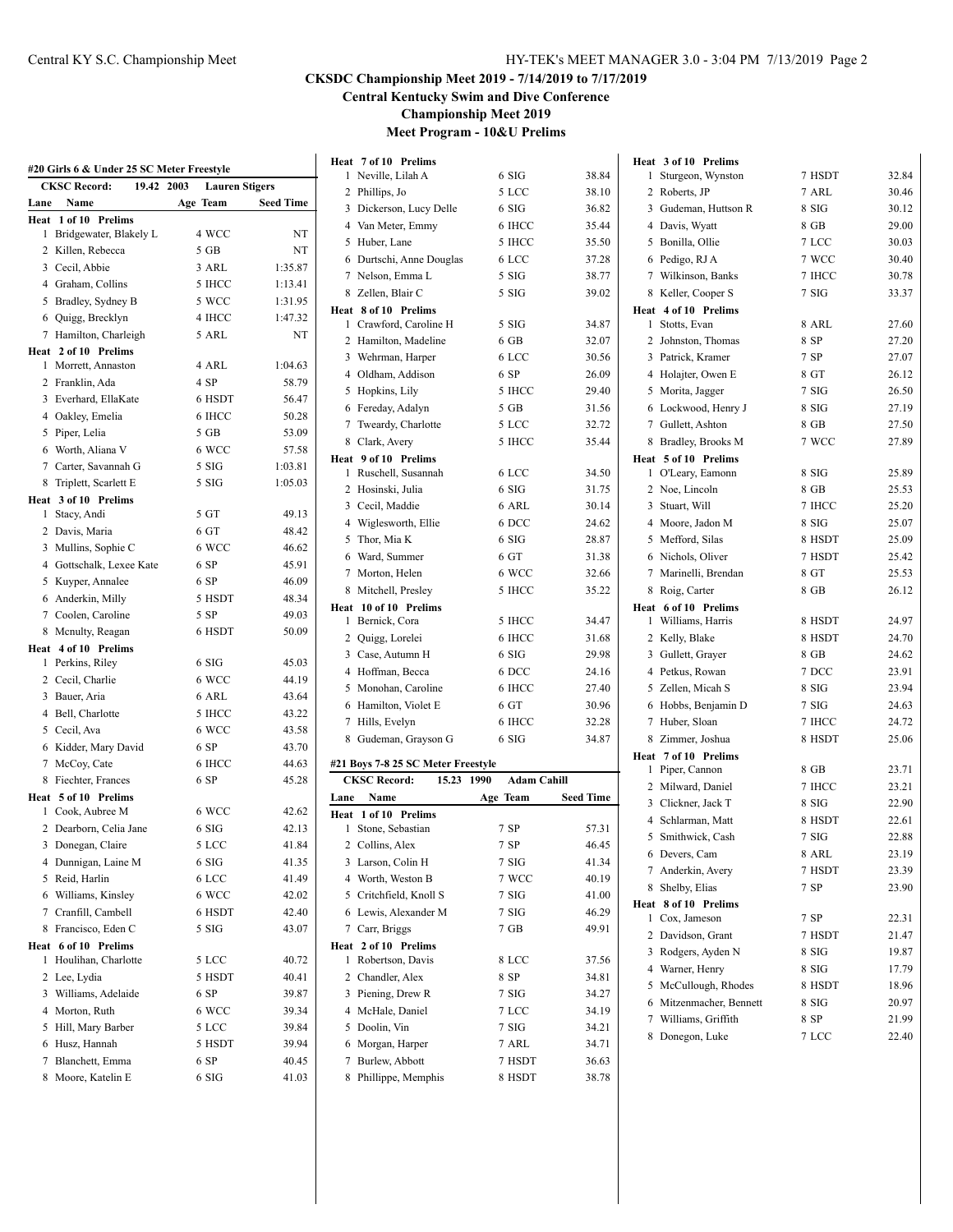**Central Kentucky Swim and Dive Conference**

**Championship Meet 2019**

**Meet Program - 10&U Prelims**

| Heat 9 (#21 Boys 7-8 25 SC Meter Freestyle) |                                     |                  | Heat 5 of 15 Prelims     |        |       |
|---------------------------------------------|-------------------------------------|------------------|--------------------------|--------|-------|
| 1 Friesen, Van                              | 7 IHCC                              | 22.31            | 1 Jirak, Erin L          | 7 WCC  | 30.71 |
| 2 Moore, Jacob M                            | 8 SIG                               | 21.41            | 2 Heathcoat, Stella L    | 7 SIG  | 30.28 |
| 3 Thornbury, Harris H                       | 8 WCC                               | 19.84            | 3 Bookman, Brianna R     | 7 SIG  | 30.13 |
| 4 Taylor, Knox                              | 8 WCC                               | 17.59            | 4 Proffitt, Molly Kate   | 7 ARL  | 29.98 |
| 5 Morris, Jackson                           | 8 ARL                               | 18.66            | 5 Barney, Kylee          | 7 ARL  | 30.08 |
| 6 Rafter, Payton                            | 7 SIG                               | 20.85            | 6 Keller, Lainey E       | 8 SIG  | 30.19 |
| 7 Thompson, Woods                           | 7 LCC                               | 21.97            | 7 McDaniel, Chrissy E    | 7 WCC  | 30.53 |
| 8 Dunnigan, Levi                            | 8 SIG                               | 22.38            | 8 Smith, Olivia C        | 8 WCC  | 31.14 |
| Heat 10 of 10 Prelims                       |                                     |                  | Heat 6 of 15 Prelims     |        |       |
| 1 Tweed, Liam                               | 8 IHCC                              | 22.10            | 1 Perkins, Mylee         | 8 GT   | 29.85 |
| 2 Warner, Benjamin                          | 8 SIG                               | 21.15            | 2 Mongiardo, Lidia       | 7 HSDT | 29.73 |
| 3 Sawyer, John Cooper                       | 8 IHCC                              | 19.09            | 3 Yonts, Reagan          | 7 LCC  | 29.29 |
| 4 Cassidy, Stokes                           | 8 SP                                | 17.04            | 4 Husz, Katelyn          | 8 HSDT | 28.86 |
| 5 Graves, Reed                              | 8 LCC                               | 18.62            | 5 Hughes, Ella G         | 8 SIG  | 28.90 |
| 6 Draus, Andrew C                           | 8 SIG                               | 19.97            | 6 Kessinger, Charlotte A | 7 IHCC | 29.66 |
| 7 Landis, Jack                              | 7 SIG                               | 21.59            | 7 Kitchen, Calla         | 8 SP   | 29.76 |
| 8 Lewis, Robert                             | 8 IHCC                              | 22.38            | 8 Nelson, Harper E       | 7 SIG  | 29.94 |
| #22 Girls 7-8 25 SC Meter Freestyle         |                                     |                  | Heat 7 of 15 Prelims     |        |       |
| <b>CKSC Record:</b>                         | 16.21 1997<br><b>Elaine Breeden</b> |                  | 1 Yeiser, Claire         | 7 IHCC | 28.58 |
| Name<br>Lane                                | Age Team                            | <b>Seed Time</b> | 2 Steckler, Dylan G      | 7 SIG  | 28.38 |
| Heat 1 of 15 Prelims                        |                                     |                  | 3 Walach, Emily          | 8 ARL  | 28.16 |
| 3 Peck, Elizabeth                           | 7 WCC                               | 47.32            | 4 Crawford, Ellie        | 8 SIG  | 27.88 |
| 4 Justice, Addison                          | 8 SP                                | 40.50            | 5 Stacy, Georgi B        | 8 GT   | 27.90 |
| 5 Hoffman, Maren                            | 7 SP                                | 42.98            | 6 Hauser, Elle           | 7 HSDT | 28.27 |
| 6 Stanfield, Lily c                         | 7 WCC                               | 1:00.57          | 7 Woosley, Lily          | 7 SP   | 28.44 |
| Heat 2 of 15 Prelims                        |                                     |                  | 8 Young, Lily            | 8 HSDT | 28.84 |
| 1 Higginbotham, Hazely                      | 7 SP                                | 39.38            | Heat 8 of 15 Prelims     |        |       |
| 2 Mastin, Taytum B                          | 7 WCC                               | 36.81            | 1 Ray, Caroline          | 8 SIG  | 27.34 |
| 3 Eason, Audrey                             | 7 SP                                | 36.38            | 2 Lynch, Kathleen E      | 8 SIG  | 27.11 |
| 4 Barnes, Skylar                            | 7 WCC                               | 36.03            | 3 Piatt, Elliott E       | 7 SIG  | 26.81 |
| 5 West, Charlee                             | 7 ARL                               | 36.24            | 4 Keffer, Mary Beth      | 7 WCC  | 26.46 |
| 6 Steede, Laura                             | 8 SP                                | 36.66            | 5 Coyle, Lena G          | 8 GT   | 26.71 |
| 7 Zaluski, Lorelei                          | 7 SP                                | 38.97            | 6 Klyachkin, Kensie      | 8 SP   | 26.99 |
| 8 Perry, Cece M                             | 7 WCC                               | 40.28            | 7 Bender, Haddie         | 7 HSDT | 27.12 |
| Heat 3 of 15 Prelims                        |                                     |                  | 8 Wehrman, Ella Marie    | 8 LCC  | 27.84 |
| 1 Williams, Caroline                        | 7 ARL                               | 35.37            | Heat 9 of 15 Prelims     | 7 GB   | 25.97 |
| 2 Mitchell, Saylor                          | 7 IHCC                              | 34.38            | 1 Piper, Pippa           |        |       |
| 3 McDaniel, Ashlyn R                        | 8 WCC                               | 33.88            | 2 Morton, Anna Grace G   | 8 WCC  | 25.69 |
| 4 Nalli, Caroline                           | 8 LCC                               | 32.25            | 3 Hill, Shelby           | 8 LCC  | 25.43 |
| 5 Bell, Lucy                                | 7 IHCC                              | 33.50            | 4 Lankford, Katie        | 8 SP   | 25.31 |
| 6 Depew, Kasi                               | 7 HSDT                              | 34.38            | 5 Stephens, Emily        | 8 SP   | 25.33 |
| 7 Vaughn, Stella L                          | 7SIG                                | 34.40            | 6 Hill, Blair            | 8 SIG  | 25.63 |
| 8 Linnen, Stephanie                         | 7 SP                                | 35.62            | 7 Kessinger, Catherine   | 7 IHCC | 25.84 |
| Heat 4 of 15 Prelims                        |                                     |                  | 8 Bird, Brinkley R       | 7 SIG  | 26.44 |
| 1 Herbst, Kadi                              | 7 ARL                               | 31.90            | Heat 10 of 15 Prelims    |        |       |
| 2 Smith, Parker L                           | 7 WCC                               | 31.76            | 1 Ritchie, Hadley        | 8 SIG  | 25.16 |
| 3 Harper, Presley                           | 8 WCC                               | 31.63            | 2 Oldham, Asha           | 8 SP   | 24.84 |
| 4 Heidle, Mariah                            | 8 WCC                               | 31.30            | 3 Brittingham, Emerson   | 7 LCC  | 24.72 |
| 5 Wilson, Brigid                            | 7 DCC                               | 31.33            | 4 Krift, Madison A       | 8 SIG  | 24.69 |
| 6 Cornelius, Quinn                          | 7 SIG                               | 31.72            | 5 McGee, Harper          | 8 SIG  | 24.71 |
| 7 Jones, Avery L                            | 8 WCC                               | 31.82            | 6 Gambrel, Kennedy       | 8 SIG  | 24.78 |
| 8 Moore, Carys                              | 7 SIG                               | 32.21            | 7 Clark, Brenley         | 7 IHCC | 25.00 |
|                                             |                                     |                  | 8 Des Cognets, Davis     | 7 IHCC | 25.19 |

|       |              | Heat 11 of 15 Prelims                       |                     |                  |
|-------|--------------|---------------------------------------------|---------------------|------------------|
| 30.71 | $\mathbf{1}$ | Wilder, Marlie C                            | 7 WCC               | 24.65            |
| 30.28 | 2            | Ray, Madeline                               | 8 SIG               | 24.17            |
| 30.13 | 3            | Monohan, Sylvia                             | $7$ GB              | 23.85            |
| 29.98 |              | 4 Moore, Hunter                             | 8 IHCC              | 23.38            |
| 30.08 |              | 5 Martinkovic, Natalie                      | 8 GB                | 23.80            |
| 30.19 |              | 6 Guckenberger, Parker A                    | 8 SIG               | 23.97            |
| 30.53 | 7            | Germann, Adeline                            | 8 DCC               | 24.20            |
| 31.14 |              | 8 Cecil, Lizzie                             | 8 ARL               | 24.67            |
|       |              | Heat 12 of 15 Prelims                       |                     |                  |
| 29.85 |              | 1 Morgan, Catherine                         | 7SIG                | 23.22            |
| 29.73 |              | 2 Lankford, Caroline C                      | 8 SIG               | 22.84            |
| 29.29 |              | 3 Chapman, Shelby                           | 8 IHCC              | 22.72            |
| 28.86 |              | 4 Barr, Eleanor                             | 8 IHCC              | 22.50            |
| 28.90 |              | 5 Hutchinson, Betsey                        | 7 GB                | 22.69            |
| 29.66 |              | 6 McGuire, Meredith                         | 8 IHCC              | 22.81            |
| 29.76 | 7            | Meagher, Clara                              | 8 SIG               | 23.07            |
| 29.94 |              | 8 Arvin, McCutchen                          | 8 IHCC              | 23.25            |
|       |              | Heat 13 of 15 Prelims                       |                     |                  |
| 28.58 |              | 1 Fereday, Olivia                           | 8 GB                | 21.82            |
| 28.38 |              | 2 Moore, Kerrigan M                         | 8 WCC               | 21.01            |
| 28.16 |              | 3 Sampson, Harper K                         | 8 SIG               | 19.69            |
| 27.88 |              | 4 Kidder, Lila                              | 8 SP                | 18.65            |
| 27.90 |              | 5 Thomas, Marissa M                         | 8 WCC               | 19.34            |
| 28.27 | 6            | Jackson, Hadley                             | 7SIG                | 19.99            |
| 28.44 | 7            | Williams, Sydnee                            | 8 ARL               | 21.09            |
| 28.84 |              | 8 Lowery, Lily                              | 7 HSDT              | 22.15            |
|       |              | Heat 14 of 15 Prelims                       |                     |                  |
| 27.34 |              | 1 LaMonica, Clay                            | 7 IHCC              | 21.53            |
| 27.11 | 2            | Sheets, Hailee                              | 8 GT                | 20.37            |
| 26.81 |              | 3 Broadbent, Caroline                       | 8 IHCC              | 19.66            |
| 26.46 |              | 4 Sutherland, Jane                          | 8 WCC               | 18.37            |
| 26.71 |              | 5 House, Edie                               | 8 GB                | 19.12            |
| 26.99 | 6            | Bradshaw, Bella                             | 8 DCC               | 19.93            |
| 27.12 |              | 7 Gover, Edie                               | 8 DCC               | 21.07            |
| 27.84 | 8.           | Taylor, Hayley                              | 8 GB                | 22.09            |
| 25.97 |              | Heat 15 of 15 Prelims<br>1 Cranfill, Callie | 8 HSDT              | 21.22            |
| 25.69 |              | 2 Kinkead, Margot                           | 8 IHCC              | 20.12            |
| 25.43 |              | 3 Briese, Finley                            | 8 DCC               | 19.50            |
| 25.31 |              | 4 Tweardy, Catherine                        | 8 LCC               | 18.06            |
| 25.33 | 5            | Schnabel, Elan                              | 8 SIG               | 18.81            |
| 25.63 |              | 6 Southworth, Anna Kate                     | 8 GT                | 19.74            |
| 25.84 | 7            | Tucker, Mollie Grace G                      | 8 WCC               | 21.06            |
| 26.44 |              | 8 Lewis, Aubrey M                           | 8 SIG               | 22.02            |
|       |              |                                             |                     |                  |
| 25.16 |              | #23 Boys 9-10 25 SC Meter Freestyle         |                     |                  |
| 24.84 |              | <b>CKSC Record:</b><br>13.94                | 1992<br>Adam Cahill |                  |
| 24.72 | Lane         | Name                                        | Age Team            | <b>Seed Time</b> |
| 24.69 |              | Heat 1 of 11<br>Prelims                     |                     |                  |
| 24.71 | $\mathbf{1}$ | Sutton, Nathaniel                           | 9 SP                | 40.31            |
| 24.78 |              | 2 Ward, Kyle                                | 9 SP                | 34.19            |
| 25.00 |              | 3 Patrick, Wilson                           | 9 SP                | 31.47            |
| 25.19 |              | 4 Sutton, Andrew                            | 9 SP                | 28.66            |
|       |              | 5 Singer, Barkley                           | 10 SP               | 28.97            |
|       |              | 6 Phillippe, Knox                           | 9 HSDT              | 33.78            |
|       |              | 7 Phillippe, Nash                           | 9 HSDT              | 34.70            |
|       |              |                                             |                     |                  |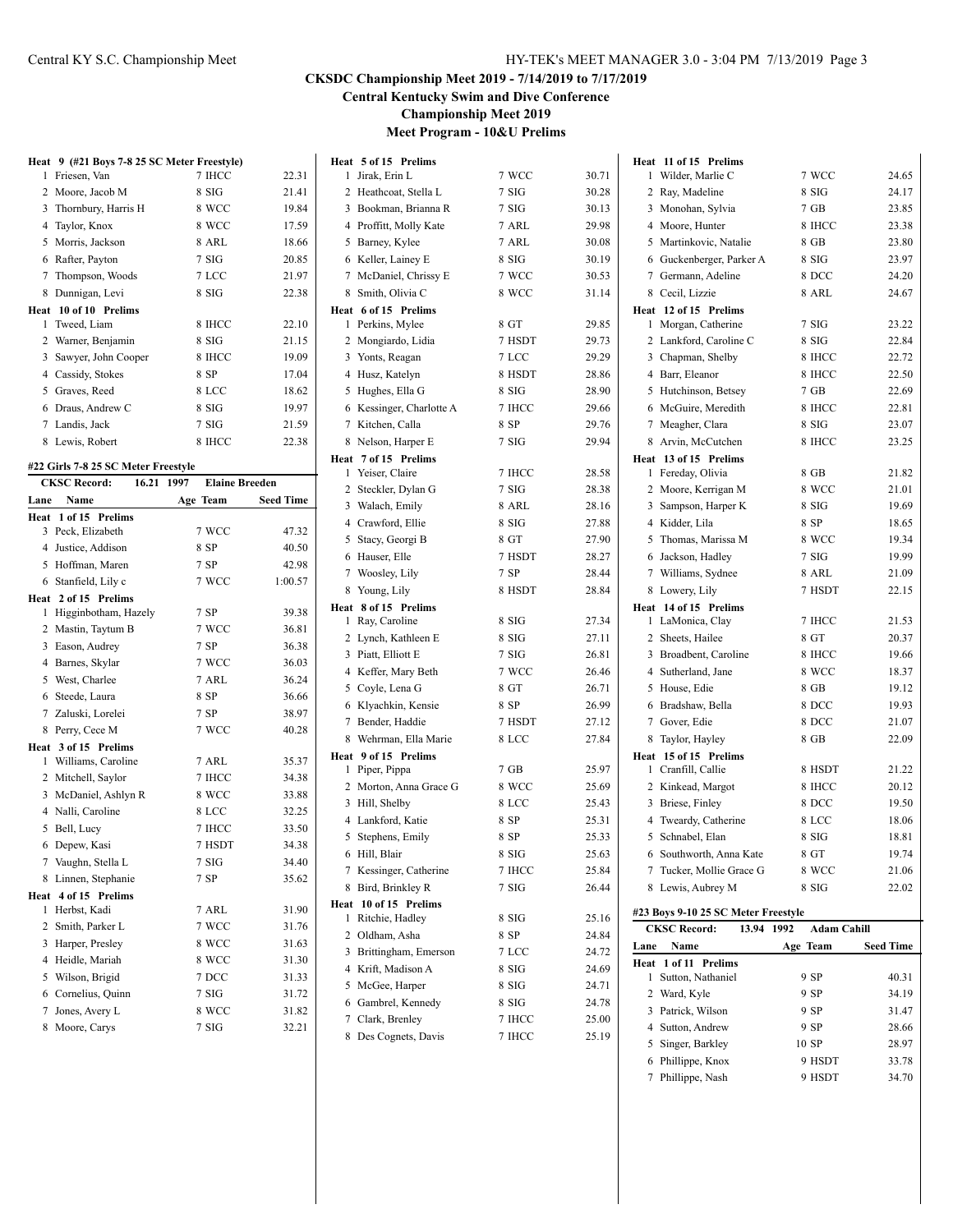**Central Kentucky Swim and Dive Conference**

**Championship Meet 2019**

| Heat 2 (#23 Boys 9-10 25 SC Meter Freestyle) |               |       | Heat 8 of 11 Prelims                 |                 |                          | Heat 3 of 15 Prelims   |               |       |
|----------------------------------------------|---------------|-------|--------------------------------------|-----------------|--------------------------|------------------------|---------------|-------|
| 1 Zaluski, Carter                            | 10 SP         | 27.57 | 1 Morton, Mason                      | 9 WCC           | 19.72                    | 1 Bennett, Anna Grace  | 10 LCC        | 25.59 |
| 2 Sanders, Eli                               | 9 GT          | 27.28 | 2 Master, Leo                        | 9 LCC           | 19.50                    | 2 Hundley, Mills       | 9 SP          | 25.45 |
| 3 Holmes, Aiden                              | 9 SP          | 26.17 | 3 Henry, Ben                         | 9 GB            | 19.22                    | 3 Nader, Ava           | 9 SP          | 25.00 |
| 4 Bauer, Kai                                 | 9 ARL         | 25.43 | 4 Lycan, Jacob                       | 9 HSDT          | 19.01                    | 4 Harper, Caitie       | 9 WCC         | 24.88 |
| 5 Morgan, Nathan                             | 9 SIG         | 25.73 | 5 Hamilton, Mason E                  | 10 GT           | 19.07                    | 5 Shelby, Ella         | 10 SP         | 24.94 |
| 6 Wilmes, Thomas                             | 9 SIG         | 26.69 | 6 Boardman, Henry                    | 9 IHCC          | 19.50                    | 6 West, Bella          | 9 ARL         | 25.03 |
| 7 Hoppes, Bryson                             | 9 GT          | 27.33 | 7 Nicholas, Carson                   | 10 IHCC         | 19.63                    | 7 Allen, Carly         | 10 SP         | 25.50 |
| 8 McLean, Shep                               | 9 IHCC        | 28.47 | 8 Lynch, Jonathan P                  | 9 SIG           | 19.77                    | 8 Potter, Carly        | 10 WCC        | 25.87 |
| Heat 3 of 11 Prelims                         |               |       | Heat 9 of 11 Prelims                 |                 |                          | Heat 4 of 15 Prelims   |               |       |
| 1 Potter, Shade                              | <b>10 WCC</b> | 23.96 | 1 Landis, Parker                     | 9 SIG           | 18.47                    | 1 Clay, Eleanor        | 9 IHCC        | 24.31 |
| 2 Cecil, Tripp                               | 9 WCC         | 23.75 | 2 Petkus, Anders                     | 9 DCC           | 17.59                    | 2 McCraith, Lauren     | 9 WCC         | 23.94 |
| 3 Roberts, Spencer                           | 10 SP         | 23.41 | 3 Jackson, Luke                      | 10SIG           | 16.53                    | 3 Davis, Izzy N        | 10 GT         | 23.59 |
| 4 Clifford, Harry                            | $9$ GB        | 23.30 | 4 Neal, Carson                       | 10 ARL          | 15.36                    | 4 Heath, Miriam        | 9 DCC         | 23.50 |
| 5 White, Hayden J                            | 9 SIG         | 23.37 | 5 Wallace, Lincoln                   | $10$ GB         | 15.99                    | 5 Gnann, Ellen         | 9 DCC         | 23.59 |
| 6 Beckett, Keaton                            | 9 GT          | 23.75 | 6 Leslie, Graham                     | 9 LCC           | 17.26                    | 6 Rupp, Caroline L     | 10 WCC        | 23.85 |
| 7 Willis, Cannon C                           | 10 GT         | 23.83 | 7 England, Thomas                    | <b>10 LCC</b>   | 18.07                    | 7 Burlew, Laurelei     | 10 HSDT       | 24.21 |
| 8 Ferguson, Matthew                          | 10 HSDT       | 24.59 | 8 Neary, Dylan                       | 10 SP           | 18.87                    | 8 Sackleh, Margaux     | 10 HSDT       | 24.50 |
| Heat 4 of 11 Prelims                         |               |       | Heat 10 of 11 Prelims                |                 |                          | Heat 5 of 15 Prelims   |               |       |
| 1 Linnen, Jason                              | 10 SP         | 23.03 | Theron, Tristan F<br>1               | 9 SIG           | 18.29                    | 1 Warlick, Lula        | 9 DCC         | 23.15 |
| 2 Hendrickson, Caleb                         | $9$ GB        | 22.88 | 2 Hutchinson, Wakefield              | 9 GB            | 17.50                    | 2 Fereday, Elana       | 9 GB          | 22.69 |
| 3 Willis, Dorian C                           | 10 GT         | 22.71 | 3 Kidder, Charlie                    | 10 SP           | 16.28                    | 3 Phillippe, Addison   | 10 HSDT       | 22.53 |
| 4 Franklin, Sawyer                           | 9 SP          | 22.43 | 4 Bradshaw, Josiah                   | 10 DCC          | 15.03                    | 4 Jirak, Amelia R      | <b>10 WCC</b> | 22.23 |
| 5 Donegon, Owen                              | 10 LCC        | 22.54 | 5 Hosinski, Mark Edward              | 10SIG           | 15.94                    | 5 Harper, McKinley     | 9 WCC         | 22.40 |
| 6 Burton, Eli                                | 9 HSDT        | 22.88 | 6 LaMonica, Grady                    | 10 IHCC         | 16.87                    | 6 Nance, Ava           | 10 SP         | 22.53 |
| 7 Nachtigal, John A                          | 10SIG         | 22.90 | 7 Jefferson, Grey                    | 9 DCC           | 17.84                    | 7 Palmer, Addie p      | 9 WCC         | 22.71 |
| 8 Graham, Reid                               | 9 IHCC        | 23.09 | 8 Nahra, Woods                       | 10 IHCC         | 18.70                    | 8 Morgan, Anneliese    | 10SIG         | 23.35 |
| Heat 5 of 11 Prelims                         |               |       | Heat 11 of 11 Prelims                |                 |                          | Heat 6 of 15 Prelims   |               |       |
| 1 Perry, Lawson                              | 9 ARL         | 22.24 | Wilkerson, Alex<br>1                 | 10 HSDT         | 18.13                    | 1 Campbell, Presley    | 9 GB          | 22.04 |
| 2 Jones, Sam                                 | 9 GB          | 22.22 | 2 Grant, Peter                       | 9 SP            | 17.44                    | 2 Woosley, Emmy        | 10 SP         | 21.91 |
| 3 Dilworth, Charlie                          | 9 DCC         | 21.78 | 3 Schlarman, Ben                     | 9 HSDT          | 16.15                    | 3 White, Hadley R      | 9 SIG         | 21.79 |
| 4 Evans, Lucas S                             | 9 SIG         | 21.72 | 4 Houlihan, Will                     | <b>10 LCC</b>   | 14.59                    | 4 Moore, Wells         | 9 SIG         | 21.31 |
| 5 Bird, Nash                                 | 10SIG         | 21.75 | 5 Hatfield, Ethan C                  | 10 WCC          | 15.46                    | 5 Neal, Addison        | 9 ARL         | 21.47 |
| 6 Bonilla, Charlie                           | <b>10 LCC</b> | 21.79 | 6 Moore, Max M                       | 10 WCC          | 16.65                    | 6 Adair, Ainsley       | 9 SIG         | 21.91 |
| 7 Saufley, Beckett N                         | 10SIG         | 22.23 | 7 Gudeman, Tag                       | 10SIG           | 17.59                    | 7 Maikkula, Marlei' L  | 10 WCC        | 22.02 |
| 8 Critchfield, Faegan                        | 10SIG         | 22.41 | 8 Dabney, Miles                      | 9 HSDT          | 18.66                    | 8 Allen, Caroline E    | 10SIG         | 22.16 |
| Heat 6 of 11 Prelims                         |               |       | #24 Girls 9-10 25 SC Meter Freestyle |                 |                          | Heat 7 of 15 Prelims   |               |       |
| 1 Dicken, Jon Hayes                          | 9 WCC         | 21.63 | <b>CKSC Record:</b><br>13.98 2015    |                 | <b>Katherine Woodall</b> | 1 George, Grace        | 9 SIG         | 21.25 |
| 2 Wallace, Clayton                           | 10 HSDT       | 21.00 | Lane Name                            | Age Team        | <b>Seed Time</b>         | 2 Moore, Ellory K      | 9 WCC         | 21.06 |
| 3 Monroe, Andrew                             | 10 SP         | 20.69 | Heat 1 of 15 Prelims                 |                 |                          | 3 Ruschell, Charlotte  | 9 LCC         | 20.84 |
| 4 Morita, Jake                               | 9 SIG         | 20.52 | 3 Patel, Maahi                       | 10 WCC          | 36.81                    | 4 Williams, Harper     | 10 SP         | 20.53 |
| 5 Lesage, Lucas                              | 10SIG         | 20.63 | 4 Triplett, Caroline F               | 9 SIG           | 31.93                    | 5 Huber, Gratz         | 9 IHCC        | 20.69 |
| 6 Smithwick, Collin G                        | 10SIG         | 21.00 | 5 Francisco, Evelyn S                | 9 SIG           | 32.72                    | 6 Duncan, Miller       | 10SIG         | 20.97 |
| 7 Nicholson, Eli J                           | 10SIG         | 21.33 | Heat 2 of 15 Prelims                 |                 |                          | 7 Phillips, Cate       | 9 LCC         | 21.09 |
| 8 Finke, Alex                                | 9 DCC         | 21.68 | Thomas, Alissa<br>1                  | 10SIG           | 28.94                    | 8 Ward, Heidi          | 9 GT          | 21.31 |
| Heat 7 of 11 Prelims                         |               |       | 2 Morgan, Meryn                      | <b>10 ARL</b>   | 28.06                    | Heat 8 of 15 Prelims   |               |       |
| 1 Rogers, Preston R                          | 10SIG         | 20.28 | 3 Harmon, Savannah                   | 9 SP            | 26.43                    | 1 Pruitt, Katie N      | 10 WCC        | 20.41 |
| 2 Van Meter, Isaac                           | 9 IHCC        | 20.22 | 4 Young, Harmony                     | $10 \text{ GT}$ | 26.35                    | 2 Gabbard, Lauren Cate | 10 HSDT       | 20.38 |
| 3 Vaughn, Jack                               | 10 SIG        | 20.02 | 5 Barrett, Laci                      | $10$ GB         | 26.40                    | 3 McHale, Lilly        | 10 LCC        | 20.26 |
| 4 Feddock, Anderson R                        | 9 SIG         | 19.85 | 6 Taylor, Alison                     | 9 GB            | 27.00                    | 4 Chapman, Ann Reid    | 10 IHCC       | 20.06 |
| 5 Morgan, Henry                              | 10 SIG        | 20.00 | 7 Sanger, Ainsley                    | 9 SP            | 28.31                    | 5 Hess, McKenzie       | 10 SP         | 20.10 |
| 6 Lycan, Joshua                              | 9 HSDT        | 20.13 | 8 Goodpaster, Ava                    | 10 WCC          | 30.63                    | 6 Wilkerson, Katie     | 10 HSDT       | 20.33 |
| 7 Stephens, Will                             | 10SIG         | 20.22 |                                      |                 |                          | 7 Cecil, Emma          | 10 WCC        | 20.40 |
| 8 Havens, Liam                               | 9 LCC         | 20.47 |                                      |                 |                          | 8 Falace, Sarah        | 9 HSDT        | 20.45 |
|                                              |               |       |                                      |                 |                          |                        |               |       |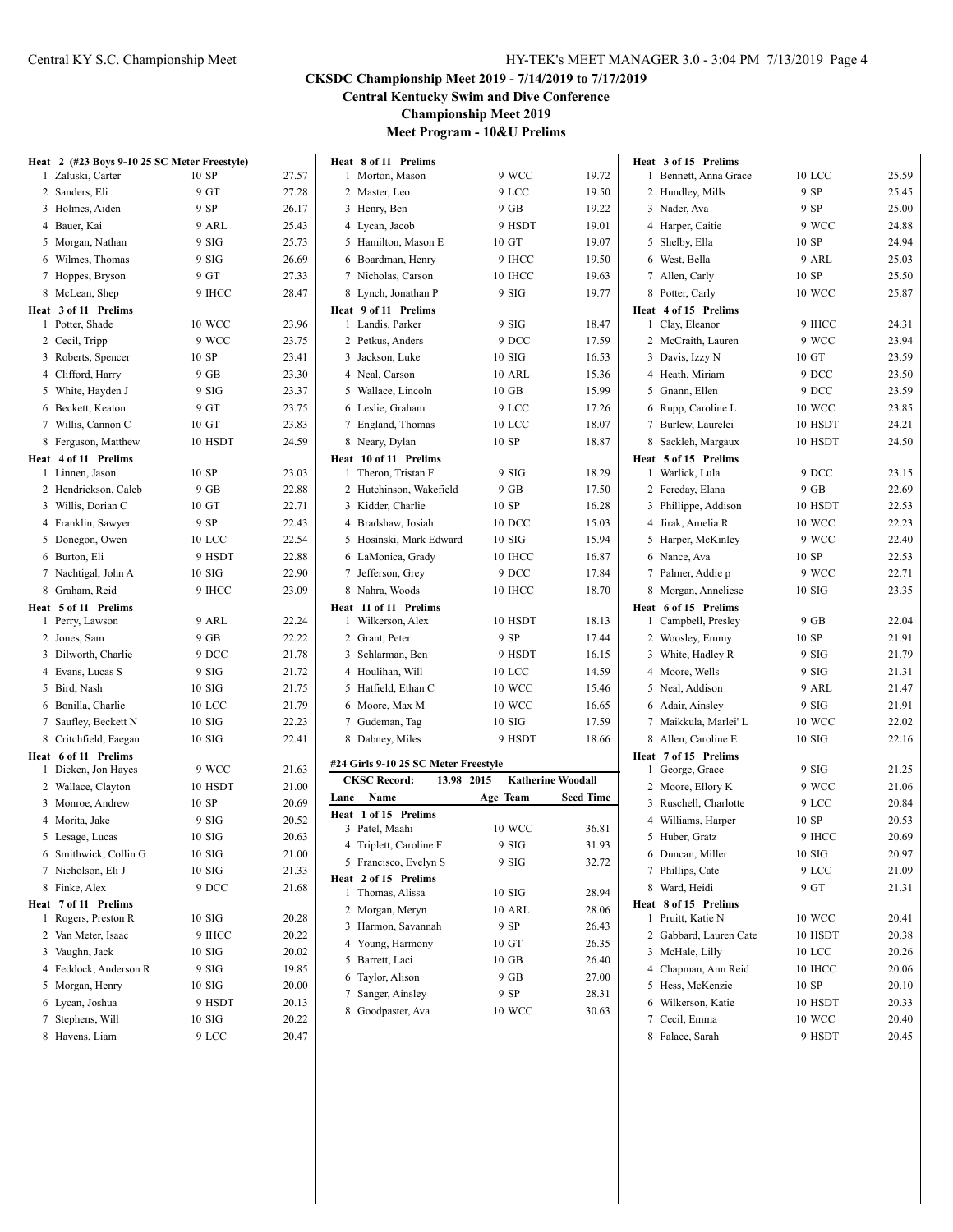### **CKSDC Championship Meet 2019 - 7/14/2019 to 7/17/2019 Central Kentucky Swim and Dive Conference**

**Championship Meet 2019**

|   | Heat 9 (#24 Girls 9-10 25 SC Meter Freestyle) |               |       |
|---|-----------------------------------------------|---------------|-------|
|   | 1 Bostick, Mackenzie                          | 9 DCC         | 20.03 |
|   | 2 Warner, Madelynn                            | 10SIG         | 19.88 |
|   | 3 Cassidy, Emery                              | 10 SP         | 19.81 |
|   | 4 Hosey, Sarah-Louise                         | 10 GB         | 19.63 |
|   | 5 O'Brien, Kate                               | 9 SP          | 19.64 |
|   | 6 Rogers, Berkley                             | 10 LCC        | 19.81 |
|   | 7 Horn, Caliah                                | 10 HSDT       | 20.01 |
|   | 8 Hill, Maggie L                              | 9 SIG         | 20.03 |
|   | Heat 10 of 15 Prelims                         |               |       |
|   | 1 Baz, Sarah                                  | $10$ GB       | 19.59 |
|   | 2 Wilder, Madilyn G                           | 10 WCC        | 19.44 |
|   | 3 Mitzenmacher, Layne B                       | 10SIG         | 19.35 |
|   | 4 Howton, Ella                                | 10 WCC        | 19.25 |
|   | 5 Coolen, Annabelle                           | 10 SP         | 19.34 |
|   | 6 Boardman, Kate                              | 10 IHCC       | 19.44 |
|   | 7 Addington, Emily K                          | 9 SIG         | 19.50 |
|   | 8 Keeton, Josie                               | 9 ARL         | 19.60 |
|   | Heat 11 of 15 Prelims                         |               |       |
|   | 1 Taylor, Keira                               | 10 GB         | 19.19 |
|   | 2 Quinn, Eliza                                | 9 IHCC        | 19.06 |
|   | 3 Lansdale, Sarah Kate                        | 10 WCC        | 18.87 |
|   | 4 Brennan, Anderson Parke                     | $10$ GB       | 18.78 |
|   | 5 Carey, Zel                                  | 9 SP          | 18.84 |
|   | 6 McGuire, Madelyn                            | 10 IHCC       | 18.90 |
|   | 7 McCoy, Elizabeth                            | 10 IHCC       | 19.15 |
|   | 8 Collier, Arabella                           | 9 ARL         | 19.19 |
|   | Heat 12 of 15 Prelims                         |               |       |
|   | 1 Pennington, Abbie                           | 9 DCC         | 18.69 |
|   | 2 Nasrallah, Isabella                         | <b>10 ARL</b> | 18.55 |
|   | 3 Hamilton, Allie                             | $9$ GB        | 18.28 |
|   | 4 Heinrich, Lucy                              | 9 IHCC        | 18.13 |
|   | 5 Fallon, Ava                                 | 10 IHCC       | 18.13 |
|   | 6 Gustafson, Grace A                          | 10SIG         | 18.53 |
|   | 7 Patrick, Coburn                             | 10 SP         | 18.57 |
|   | 8 Muncie, ava N                               | 10 WCC        | 18.74 |
|   | Heat 13 of 15 Prelims                         |               |       |
|   | 1 Greinke, Ava E                              | 9 SIG         | 17.83 |
|   | 2 Morrett, Isabella                           | 10 ARL        | 17.47 |
|   | 3 Gambrel, Madelyn J                          | 10 SIG        | 16.78 |
|   | 4 Hall, Charlotte                             | 10 HSDT       | 15.81 |
|   | 5 Wright, Leah                                | 10 SP         | 16.03 |
|   | 6 Southworth, Aubrey L                        | 10 GT         | 17.09 |
|   | 7 Pennington, Ellie                           | 9 DCC         | 17.78 |
| 8 | Boggs, Joss E                                 | 9 GT          | 18.06 |
|   | Heat 14 of 15 Prelims                         |               |       |
| 1 | Lowery, Kate                                  | 10 HSDT       | 17.81 |
|   | 2 Cornelius, Ryan                             | 10SIG         | 17.47 |
|   | 3 Leslie, Sydney                              | 9 LCC         | 16.44 |
|   | 4 Nelson, Darby                               | <b>10 ARL</b> | 15.11 |
|   | 5 Powell, Eli                                 | 10 IHCC       | 16.03 |
|   | 6 Akers, Gracesyn H                           | 10 GT         | 16.88 |
|   | 7 Sheets, Zoee D                              | 10 GT         | 17.66 |
| 8 | Perkins, Halle                                | 9 SIG         | 18.02 |

|              | Heat 15 of 15 Prelims                                            |                           |                  |
|--------------|------------------------------------------------------------------|---------------------------|------------------|
|              | 1 Pingleton, Anna Kate                                           | 10 ARL                    | 17.81            |
|              | 2 Jones, Mia                                                     | 9 GB                      | 17.11            |
|              | 3 Neely, Margaret Dean                                           | 10 WCC                    | 16.10            |
|              | 4 Brown, Lena                                                    | 10 ARL                    | 14.83            |
|              | 5 Short, Reece                                                   | 10 GB                     | 15.87            |
|              | 6 Batten, Natalie                                                | 10 SP                     | 16.85            |
|              | 7 Sutherland, Betty                                              | 10 WCC                    | 17.50            |
|              | 8 Stilz, Hagan                                                   | 10 LCC                    | 17.91            |
|              |                                                                  |                           |                  |
|              | #31 Boys 6 & Under 25 SC Meter Backstroke<br><b>CKSC Record:</b> | 22.26 1996 Michael Sparks |                  |
| Lane         | Name                                                             | Age Team                  | <b>Seed Time</b> |
|              | Heat 1 of 8 Prelims                                              |                           |                  |
|              | 3 Williams, Wyatt                                                | 4 ARL                     | NT               |
|              | 4 Herbst, Logan                                                  | 5 ARL                     | NT               |
|              | 5 Heathcoat, Herrington S                                        | 5 SIG                     | NT               |
|              | 6 Heath, Owen                                                    | 4 DCC                     | NT               |
|              | Heat 2 of 8 Prelims                                              |                           |                  |
|              | 1 Gerke, John-Paul A                                             | 6 SIG                     | NT               |
|              | 2 Clifford, Sam                                                  | 5 GB                      | 1:24.94          |
|              | 3 Wedwick, Marshal                                               | 6 WCC                     | 1:03.71          |
|              | 4 Roberts, Alex                                                  | 5 ARL                     | 1:02.23          |
|              | 5 Stephens, Ryan                                                 | 6 SP                      | 1:03.57          |
|              | 6 Cundiff, Kyler A                                               | 5 SIG                     | 1:10.40          |
|              | 7 Stearley, Tate S                                               | 6 SIG                     | NT               |
|              | 8 Gustafson, Harry R                                             | $5$ SIG                   | NT               |
|              | Heat 3 of 8 Prelims                                              |                           |                  |
|              | 1 Pollom, Charlie                                                | $6$ GB                    | 58.66            |
|              | 2 Hart, George A                                                 | 6 SIG                     | 56.50            |
|              | 3 Patrick, Crosby                                                | 5 SP                      | 53.97            |
|              | 4 Dorsett, Webb                                                  | 4 IHCC                    | 51.75            |
|              | 5 Hart, Ted S                                                    | 6 SIG                     | 53.23            |
|              | 6 Burchell, J.T.                                                 | 5 ARL                     | 54.59            |
|              | 7 Roig, Andrew                                                   | 5 GB                      | 57.36            |
|              | 8 Fisher, Max S                                                  | 6 SIG                     | 59.41            |
|              | Heat 4 of 8 Prelims                                              |                           |                  |
|              | 1 Oldham, Benjamin                                               | 5 SP                      | 50.94            |
|              | 2 Dalton, Wit                                                    | 5 IHCC                    | 50.72            |
|              | 3 Carr, Hudson                                                   | $5$ GB                    | 48.21            |
|              | 4 Boardman, Briggs                                               | 6 IHCC                    | 47.28            |
|              | 5 Milward, Austin                                                | 5 IHCC                    | 48.06            |
|              | 6 Fitzgerald, Keegan                                             | 5 WCC                     | 50.46            |
| 7            | Herbst, Lincoln                                                  | 5 ARL                     | 50.85            |
| 8            | Hughes, Simon C                                                  | 6 SIG                     | 51.16            |
| Heat         | 5 of 8 Prelims                                                   |                           |                  |
| $\mathbf{1}$ | George, Will J                                                   | 6 SIG                     | 45.53            |
| 2            | Bird, Jeremy R                                                   | 6 SIG                     | 45.25            |
|              | 3 Stone, Silas                                                   | $5$ SP                    | 44.59            |
|              | 4 Tweed, Tommy                                                   | 6 IHCC                    | 44.00            |
| 5            | Boone, Aiden                                                     | 5 GT                      | 44.06            |
|              | 6 Lockwood, Jack R                                               | 6 SIG                     | 45.16            |
|              |                                                                  | 5 ARL                     |                  |
|              | 7 Morrett, Parker                                                |                           | 45.50            |
| 8            | Krift, Grayson M                                                 | 5 SIG                     | 46.33            |

| Heat 6 of 8 Prelims                            |                           |                  |
|------------------------------------------------|---------------------------|------------------|
| 1 VanDyke, Reed E                              | 5 SIG                     | 40.28            |
| 2 Nader, Luke                                  | 5 SP                      | 37.63            |
| 3 Lansdale, Riggs R                            | 6 WCC                     | 35.28            |
| 4 Dilworth, Wesley                             | 6 DCC                     | 31.56            |
| 5 Allen, Wyatt D                               | 6 WCC                     | 33.34            |
| 6 Endorf, John                                 | 6 SP                      | 35.91            |
| 7 Martinkovic, Mason                           | $6$ GB                    | 38.87            |
| 8 Walsh, Tripp A                               | 6 SIG                     | 42.78            |
| Heat 7 of 8 Prelims                            |                           |                  |
| 1 Lewis, Henry                                 | 6 HSDT                    | 39.47            |
| 2 Wilmes, Parker W                             | 6 SIG                     | 36.94            |
| 3 Alford, Gray                                 | 6 HSDT                    | 34.44            |
| 4 Dineen, Owen B                               | 6 SIG                     | 30.54            |
| 5 Edwards, Lock                                | 6 LCC                     | 33.09            |
| 6 Pogrotsky, Cash                              | $6$ GB                    | 35.62            |
| 7 Wright, Felix                                | 6 SP                      | 38.70            |
| 8 Yeiser, Hawkins                              | 6 IHCC                    | 41.96            |
| <b>Heat 8 of 8 Prelims</b>                     |                           |                  |
| 1 Wallace, Reid                                | 6 GB                      | 38.97            |
| 2 Williams, Tripp S                            | 6 SIG                     | 36.23            |
| 3 Jefferson, Ethan                             | 6 DCC                     | 34.01            |
| 4 Wright, Oliver                               | 6 SP                      | 29.44            |
| 5 Dickerson, Tucker                            | 6 SIG                     | 31.69            |
| 6 Lewis, Bruce                                 | 5 IHCC<br>$6$ $\rm GB$    | 35.47<br>38.59   |
| 7 Henderickson, Wyatt<br>8 Clickner, Charlie P | 5 SIG                     | 41.75            |
|                                                |                           |                  |
|                                                |                           |                  |
| #32 Girls 6 & Under 25 SC Meter Backstroke     |                           |                  |
| <b>CKSC Record:</b>                            | 22.28 2003 Lauren Stigers |                  |
| Name<br>Lane                                   | Age Team                  | <b>Seed Time</b> |
| 1 of 9 Prelims<br>Heat                         |                           |                  |
| 3 Francisco, Eden C                            | 5 SIG                     | NT               |
| 4 Gudeman, Grayson G                           | 6 SIG                     | NT               |
| 5 Nelson, Emma L                               | 5 SIG                     | NT               |
| 6 Carter, Savannah G                           | 5 SIG                     | NT               |
| Heat 2 of 9 Prelims                            |                           |                  |
| 1 Morrett, Annaston                            | 4 ARL                     | 1:23.25          |
| 2 Triplett, Scarlett E                         | 5 SIG                     | 1:06.46          |
| 3 Coolen, Caroline                             | 5 SP                      | 1:01.94          |
| 4 Gottschalk, Lexee Kate                       | 6 SP                      | 55.87            |
| 5 Franklin, Ada                                | 4 SP                      | 1:01.00          |
| 6 Worth, Aliana V                              | 6 WCC                     | 1:04.64          |
| 7 Anderkin, Milly                              | 5 HSDT                    | 1:13.13          |
| 8 Cecil, Abbie                                 | 3 ARL                     | 1:32.77          |
| Heat 3 of 9 Prelims                            | 6 ARL                     |                  |
| 1 Bauer, Aria                                  |                           | 54.63            |
| 2 Neville, Lilah A<br>3 Stacy, Andi            | 6 SIG                     | 52.27<br>51.22   |
|                                                | 5 GT                      |                  |
| 4 Bell, Charlotte<br>5 Fiechter, Frances       | 5 IHCC<br>6 SP            | 51.15            |
| 6 Zellen, Blair C                              | 5 SIG                     | 51.19<br>52.19   |
| 7 Piper, Lelia                                 | 5 GB                      | 53.44            |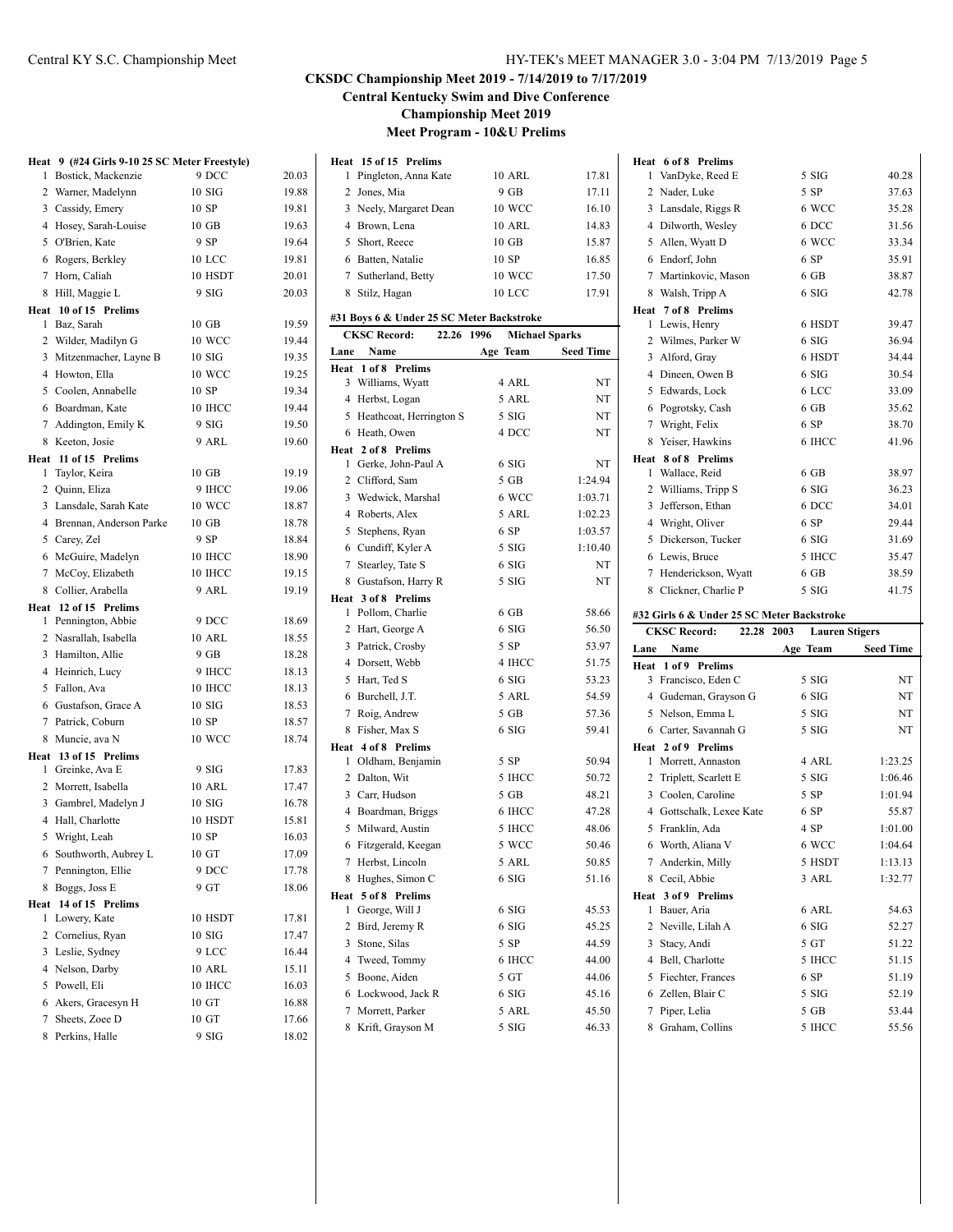### Central KY S.C. Championship Meet HY-TEK's MEET MANAGER 3.0 - 3:04 PM 7/13/2019 Page 6

# **CKSDC Championship Meet 2019 - 7/14/2019 to 7/17/2019**

**Central Kentucky Swim and Dive Conference**

**Championship Meet 2019**

**Meet Program - 10&U Prelims**

|   | 1 Oldham, Addison        | 6 SP   | 50.12 | #33 Boys 7-8 25 SC Meter Backstroke    |                    |                  |
|---|--------------------------|--------|-------|----------------------------------------|--------------------|------------------|
|   | 2 Cranfill, Cambell      | 6 HSDT | 49.84 | <b>CKSC Record:</b><br>18.56 1983      | <b>Ryan Strong</b> |                  |
|   | 3 Williams, Kinsley      | 6 WCC  | 49.40 | Name<br>Lane                           | Age Team           | <b>Seed Time</b> |
|   | 4 Cook, Aubree M         | 6 WCC  | 48.51 | Heat 1 of 10 Prelims                   |                    |                  |
|   | 5 Cecil, Ava             | 6 WCC  | 49.13 | 3 Cox, Jameson                         | 7 SP               | 1:11.45          |
|   | 6 Reid, Harlin           | 6 LCC  | 49.47 | 4 Carr, Briggs                         | 7 GB               | 1:04.71          |
|   | 7 Cecil, Charlie         | 6 WCC  | 50.02 | 5 Lewis, Alexander M                   | 7 SIG              | 1:05.46          |
|   | 8 Dearborn, Celia Jane   | 6 SIG  | 50.18 | Heat 2 of 10 Prelims                   |                    |                  |
|   | Heat 5 of 9 Prelims      |        |       | 1 Stone, Sebastian                     | 7 SP               | 55.90            |
|   | 1 Kuyper, Annalee        | 6 SP   | 48.05 | 2 Worth, Weston B                      | 7 WCC              | 49.17            |
|   | 2 McCoy, Cate            | 6 IHCC | 47.44 | 3 Phillippe, Memphis                   | 8 HSDT             | 44.90            |
|   | 3 Moore, Katelin E       | 6 SIG  | 46.97 | 4 Larson, Colin H                      | 7 SIG              | 42.47            |
|   | 4 Mullins, Sophie C      | 6 WCC  | 46.34 | 5 Collins, Alex                        | $7$ SP             | 42.50            |
|   | 5 Davis, Maria           | 6 GT   | 46.62 | 6 Robertson, Davis                     | 8 LCC              | 48.60            |
|   |                          | 5 GB   | 47.08 | 7 Critchfield, Knoll S                 | 7 SIG              | 50.84            |
|   | 6 Killen, Rebecca        |        |       | 8 Morgan, Harper                       | 7 ARL              | 1:00.03          |
|   | 7 Ruschell, Susannah     | 6 LCC  | 48.03 | Heat 3 of 10 Prelims                   |                    |                  |
|   | 8 Houlihan, Charlotte    | 5 LCC  | 48.41 | 1 Wilkinson, Banks                     | 7 IHCC             | 41.40            |
|   | Heat 6 of 9 Prelims      |        | 44.81 | 2 Bonilla, Ollie                       | 7 LCC              | 40.34            |
|   | 1 Clark, Avery           | 5 IHCC |       | 3 Bradley, Brooks M                    | 7 WCC              | 39.46            |
|   | 2 Williams, Adelaide     | 6 SP   | 44.37 | 4 Nichols, Oliver                      | 7 HSDT             | 36.57            |
|   | 3 Morton, Ruth           | 6 WCC  | 43.51 | 5 Piening, Drew R                      | 7 SIG              | 38.81            |
|   | 4 Wehrman, Harper        | 6 LCC  | 43.27 | 6 McHale, Daniel                       | 7 LCC              | 39.59            |
|   | 5 Husz, Hannah           | 5 HSDT | 43.44 | 7 Chandler, Alex                       | 8 SP               | 40.41            |
|   | 6 Perkins, Riley         | 6 SIG  | 43.85 | 8 Doolin, Vin                          | 7 SIG              | 41.75            |
|   | 7 Hopkins, Lily          | 5 IHCC | 44.75 | Heat 4 of 10 Prelims                   |                    |                  |
|   | 8 Durtschi, Anne Douglas | 6 LCC  | 45.47 | 1 Keller, Cooper S                     | 7 SIG              | 35.02            |
|   | Heat 7 of 9 Prelims      |        |       | 2 Lockwood, Henry J                    | 8 SIG              | 34.84            |
|   | 1 Fereday, Adalyn        | 5 GB   | 41.28 | 3 Holajter, Owen E                     | 8 GT               | 34.73            |
|   | 2 Morton, Helen          | 6 WCC  | 38.49 | 4 Gullett, Ashton                      | 8 GB               | 33.78            |
|   | 3 Case, Autumn H         | 6 SIG  | 34.74 | 5 Sturgeon, Wynston                    | 7 HSDT             | 34.65            |
|   | 4 Hamilton, Violet E     | 6 GT   | 30.62 | 6 Schlarman, Matt                      | 8 HSDT             | 34.81            |
|   | 5 Tweardy, Charlotte     | 5 LCC  | 32.59 | 7 Petkus, Rowan                        | 7 DCC              | 34.86            |
|   | 6 Mitchell, Presley      | 5 IHCC | 37.28 | 8 Gudeman, Huttson R                   | 8 SIG              | 35.15            |
|   | 7 Huber, Lane            | 5 IHCC | 39.57 |                                        |                    |                  |
|   | 8 Blanchett, Emma        | 6 SP   | 42.15 | Heat 5 of 10 Prelims<br>1 Pedigo, RJ A | 7 WCC              | 33.33            |
|   | Heat 8 of 9 Prelims      |        |       | 2 Roberts, JP                          | 7 ARL              | 32.65            |
|   | 1 Crawford, Caroline H   | 5 SIG  | 40.69 | 3 Stuart, Will                         | 7 IHCC             | 31.47            |
|   | 2 Monohan, Caroline      | 6 IHCC | 38.31 |                                        |                    |                  |
|   | 3 Cecil, Maddie          | 6 ARL  | 32.78 | 4 Hobbs, Benjamin D                    | 7 SIG              | 31.14            |
|   | 4 Hoffman, Becca         | 6 DCC  | 28.09 | 5 Marinelli, Brendan                   | 8 GT               | 31.45            |
|   | 5 Thor, Mia K            | 6 SIG  | 32.34 | 6 Mefford, Silas                       | 8 HSDT             | 32.19            |
|   | 6 Van Meter, Emmy        | 6 IHCC | 36.47 | 7 Johnston, Thomas                     | 8 SP               | 32.71            |
|   | 7 Lee, Lydia             | 5 HSDT | 39.41 | 8 Patrick, Kramer                      | 7 SP               | 33.62            |
|   | 8 Kidder, Mary David     | 6 SP   | 41.90 | Heat 6 of 10 Prelims                   |                    |                  |
|   | Heat 9 of 9 Prelims      |        |       | 1 Gullett, Grayer                      | 8 GB               | 30.59            |
|   | 1 Dickerson, Lucy Delle  | 6 SIG  | 40.55 | 2 Mitzenmacher, Bennett                | 8 SIG              | 30.12            |
|   | 2 Hamilton, Madeline     | $6$ GB | 37.65 | 3 Rafter, Payton                       | 7 SIG              | 30.03            |
|   | 3 Ward, Summer           | 6 GT   | 32.63 | 4 Landis, Jack                         | 7 SIG              | 29.81            |
| 4 | Wiglesworth, Ellie       | 6 DCC  | 27.47 | 5 Roig, Carter                         | 8 GB               | 29.89            |
|   | 5 Hosinski, Julia        | 6 SIG  | 31.96 | 6 O'Leary, Eamonn                      | 8 SIG              | 30.06            |
|   |                          |        |       | 7 Zellen, Micah S                      | 8 SIG              | 30.51            |
| 6 | Hills, Evelyn            | 6 IHCC | 35.96 | 8 Huber, Sloan                         | 7 IHCC             | 31.13            |
| 7 | Quigg, Lorelei           | 6 IHCC | 38.88 |                                        |                    |                  |

| Heat 7 of 10 Prelims                     |                       |                  |
|------------------------------------------|-----------------------|------------------|
| 1 Morita, Jagger                         | 7 SIG                 | 29.75            |
| 2 Zimmer, Joshua                         | 8 HSDT                | 28.89            |
| 3 Tweed, Liam                            | 8 IHCC                | 28.78            |
| 4 Noe, Lincoln                           | 8 GB                  | 28.08            |
| 5 Lewis, Robert                          | 8 IHCC                | 28.28            |
| 6 Clickner, Jack T                       | 8 SIG                 | 28.84            |
| 7 Davis, Wyatt                           | 8 GB                  | 29.59            |
| 8 Moore, Jadon M                         | 8 SIG                 | 29.76            |
| Heat 8 of 10 Prelims                     |                       |                  |
| 1 Kelly, Blake                           | 8 HSDT                | 27.33            |
| 2 Anderkin, Avery                        | 7 HSDT                | 25.35            |
| 3 Morris, Jackson                        | 8 ARL                 | 23.88            |
| 4 Stotts, Evan                           | 8 ARL                 | 22.29            |
| 5 Warner, Benjamin                       | 8 SIG                 | 23.22            |
| 6 Burlew, Abbott                         | 7 HSDT                | 24.88            |
| 7 Sawyer, John Cooper                    | 8 IHCC                | 26.22            |
| 8 Donegon, Luke                          | 7 LCC                 | 28.03            |
| Heat 9 of 10 Prelims                     |                       |                  |
| 1 Williams, Harris                       | 8 HSDT                | 27.23            |
| 2 Thompson, Woods                        | 7 LCC                 | 25.31            |
| 3 McCullough, Rhodes                     | 8 HSDT                | 23.37            |
| 4 Neely, Trip                            | 8 WCC                 | 21.90            |
|                                          | 8 SIG                 |                  |
| 5 Rodgers, Ayden N                       |                       | 23.21            |
| 6 Thornbury, Harris H                    | 8 WCC                 | 24.54            |
| 7 Milward, Daniel                        | 7 IHCC                | 25.90            |
| 8 Davidson, Grant                        | 7 HSDT                | 27.56            |
| Heat 10 of 10 Prelims                    |                       |                  |
| 1 Smithwick, Cash                        | 7SIG                  | 26.34            |
| 2 Moore, Jacob M                         | 8 SIG                 | 25.27            |
| 3 Cassidy, Stokes                        | 8 SP                  | 23.28            |
| 4 Taylor, Knox                           | 8 WCC                 | 21.33            |
| 5 Draus, Andrew C                        | 8 SIG                 | 23.10            |
| 6 Warner, Henry                          |                       |                  |
|                                          | 8 SIG                 | 24.29            |
| 7 Friesen, Van                           | 7 IHCC                | 25.51            |
| 8 Dunnigan, Levi                         | 8 SIG                 | 27.47            |
|                                          |                       |                  |
| #34 Girls 7-8 25 SC Meter Backstroke     |                       |                  |
| <b>CKSC Record:</b><br>18.66 1997        | <b>Elaine Breeden</b> |                  |
| Name<br>Lane                             | Age Team              | <b>Seed Time</b> |
| Heat 1 of 14 Prelims                     |                       |                  |
| 1 Williams, Caroline                     | 7 ARL                 | 1:02.29          |
| 2 Peck, Elizabeth                        | 7 WCC                 | 54.25            |
| 3 Perry, Cece M                          | 7 WCC                 | 49.56            |
| 4 Eason, Audrey                          | 7 SP                  | 47.28            |
| 5 Hoffman, Maren                         | 7 SP                  | 49.06            |
| 6 Justice, Addison                       | 8 SP                  | 51.34            |
| 7 West, Charlee                          | 7 ARL                 | 58.74            |
| Stanfield, Lily c<br>8                   | 7 WCC                 | 1:08.43          |
| Heat 2 of 14 Prelims                     |                       |                  |
| Kitchen, Calla<br>1                      | 8 SP                  | 43.63            |
| 2 Harper, Presley                        | 8 WCC                 | 39.28            |
| 3 Nalli, Caroline                        | 8 LCC                 | 38.09            |
| 4 Jirak, Erin L<br>5 Heathcoat, Stella L | 7 WCC<br>7 SIG        | 37.33<br>37.56   |

6 Steede, Laura 8 SP 38.25 7 Yeiser, Claire 7 IHCC 39.41 8 Zaluski, Lorelei 7 SP 44.97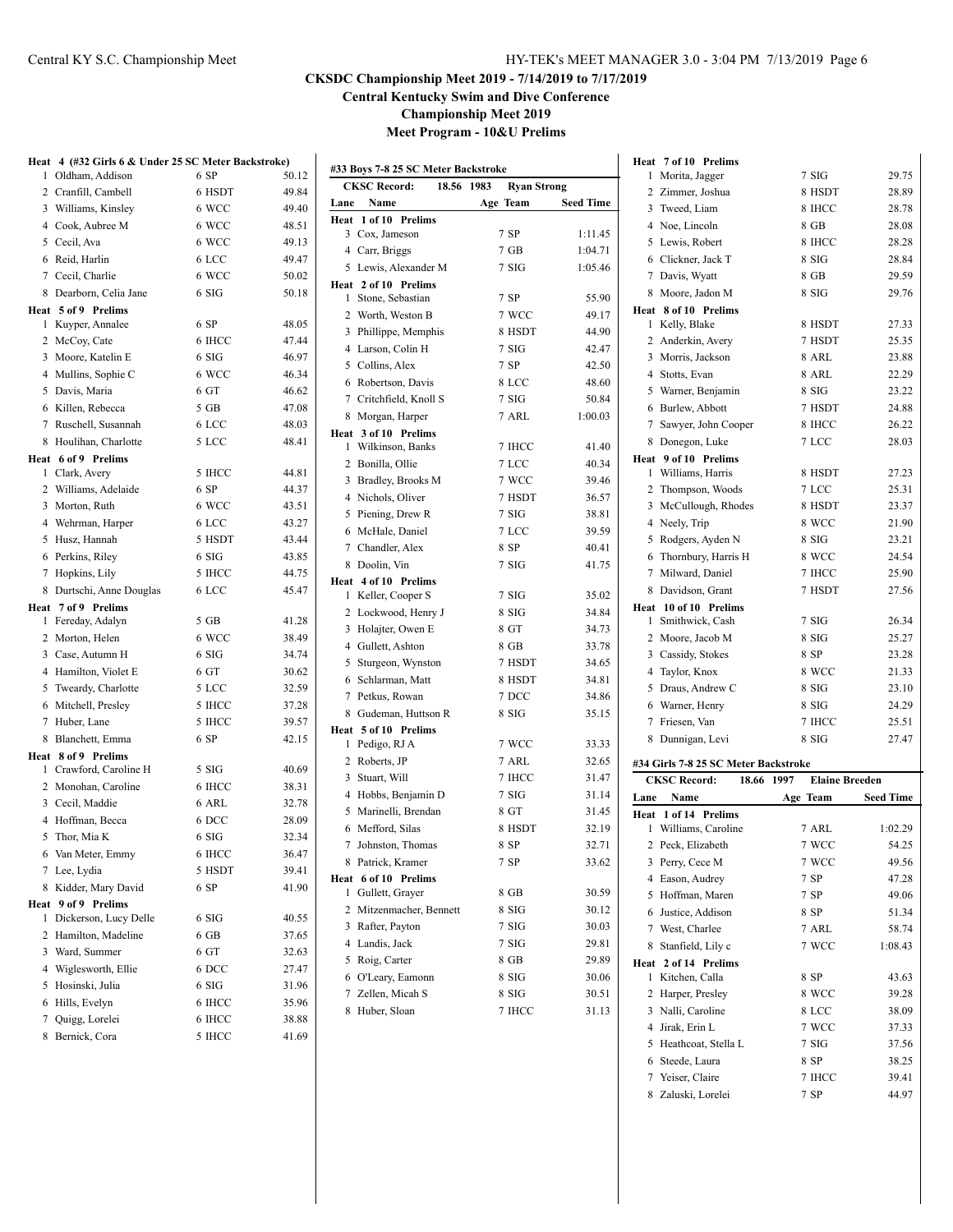**Central Kentucky Swim and Dive Conference**

**Championship Meet 2019**

| Heat 3 (#34 Girls 7-8 25 SC Meter Backstroke) |          |       | Heat 9 of 14 Prelims     |        |       |                                          |                       |                  |
|-----------------------------------------------|----------|-------|--------------------------|--------|-------|------------------------------------------|-----------------------|------------------|
| 1 Mitchell, Saylor                            | 7 IHCC   | 37.16 | 1 Wilder, Marlie C       | 7 WCC  | 29.91 | #35 Boys 9-10 25 SC Meter Backstroke     |                       |                  |
| 2 Perkins, Mylee                              | 8 GT     | 36.90 | 2 Krift, Madison A       | 8 SIG  | 29.50 | <b>CKSC Record:</b><br>16.52 2013        | <b>Kaleb Brannock</b> |                  |
| 3 Bookman, Brianna R                          | 7 SIG    | 36.35 | 3 Ray, Madeline          | 8 SIG  | 29.38 | Lane Name                                | Age Team              | <b>Seed Time</b> |
| 4 McDaniel, Ashlyn R                          | 8 WCC    | 36.14 | 4 Brittingham, Emerson   | 7 LCC  | 29.00 | Heat 1 of 11 Prelims                     |                       |                  |
| 5 Barney, Kylee                               | 7 ARL    | 36.33 | 5 Lankford, Katie        | 8 SP   | 29.12 | 3 Phillippe, Nash                        | 9 HSDT                | 45.07            |
| 6 Lynch, Kathleen E                           | 8 SIG    | 36.88 | 6 Bird, Brinkley R       | 7 SIG  | 29.40 | 4 Sutton, Nathaniel                      | 9 SP                  | 40.84            |
| 7 Barnes, Skylar                              | 7 WCC    | 37.09 | 7 Lewis, Aubrey M        | 8 SIG  | 29.53 | 5 Ward, Kyle                             | 9 SP                  | 43.37            |
| 8 Moore, Carys                                | 7 SIG    | 37.27 | 8 Taylor, Hayley         | 8 GB   | 30.13 | Heat 2 of 11 Prelims                     |                       |                  |
| Heat 4 of 14 Prelims                          |          |       | Heat 10 of 14 Prelims    |        |       | 1 McLean, Shep                           | 9 IHCC                | 36.87            |
| 1 Heidle, Mariah                              | 8 WCC    | 36.01 | 1 Stephens, Emily        | 8 SP   | 28.94 | 2 Patrick, Wilson                        | 9 SP                  | 36.25            |
| 2 Higginbotham, Hazely                        | 7 SP     | 35.25 | 2 LaMonica, Clay         | 7 IHCC | 28.81 | 3 Graham, Reid                           | 9 IHCC                | 35.19            |
| 3 McDaniel, Chrissy E                         | 7 WCC    | 34.45 | 3 McGee, Harper          | 8 SIG  | 28.57 | 4 Willis, Cannon C                       | 10 GT                 | 33.60            |
| 4 Yonts, Reagan                               | 7 LCC    | 34.31 | 4 Bender, Haddie         | 7 HSDT | 27.76 | 5 Burton, Eli                            | 9 HSDT                | 33.96            |
| 5 Nelson, Harper E                            |          | 34.40 |                          | 7 GB   | 28.27 | 6 White, Hayden J                        | 9 SIG                 | 35.49            |
|                                               | 7 SIG    |       | 5 Piper, Pippa           |        |       | 7 Phillippe, Knox                        | 9 HSDT                | 36.63            |
| 6 Wilson, Brigid                              | 7 DCC    | 34.76 | 6 Smith, Olivia C        | 8 WCC  | 28.76 | 8 Singer, Barkley                        | 10 SP                 | 37.46            |
| 7 Herbst, Kadi                                | 7 ARL    | 35.57 | 7 Hill, Shelby           | 8 LCC  | 28.94 | Heat 3 of 11 Prelims                     |                       |                  |
| 8 Walach, Emily                               | 8 ARL    | 36.10 | 8 Morgan, Catherine      | 7 SIG  | 29.00 | 1 Ferguson, Matthew                      | 10 HSDT               | 32.10            |
| Heat 5 of 14 Prelims                          |          |       | Heat 11 of 14 Prelims    |        |       | 2 Potter, Shade                          | <b>10 WCC</b>         | 31.47            |
| 1 Stacy, Georgi B                             | 8 GT     | 34.12 | 1 Ritchie, Hadley        | 8 SIG  | 27.12 | 3 Zaluski, Carter                        | 10 SP                 | 31.16            |
| 2 Mastin, Taytum B                            | 7 WCC    | 33.71 | 2 Kessinger, Catherine   | 7 IHCC | 26.88 | 4 Bauer, Kai                             | 9 ARL                 | 30.85            |
| 3 Cornelius, Quinn                            | 7 SIG    | 33.66 | 3 House, Edie            | 8 GB   | 26.72 | 5 Wilmes, Thomas                         | 9 SIG                 | 30.90            |
| 4 Klyachkin, Kensie                           | 8 SP     | 33.31 | 4 Clark, Brenley         | 7 IHCC | 26.53 | 6 Critchfield, Faegan                    | 10SIG                 | 31.21            |
| 5 Steckler, Dylan G                           | 7 SIG    | 33.53 | 5 Meagher, Clara         | 8 SIG  | 26.57 | 7 Holmes, Aiden                          | 9 SP                  | 31.97            |
| 6 Hill, Blair                                 | 8 SIG    | 33.66 | 6 Gambrel, Kennedy       | 8 SIG  | 26.78 | 8 Lycan, Jacob                           | 9 HSDT                | 32.78            |
| 7 Germann, Adeline                            | 8 DCC    | 33.90 | 7 Moore, Hunter          | 8 IHCC | 27.00 | Heat 4 of 11 Prelims                     |                       |                  |
| 8 Depew, Kasi                                 | 7 HSDT   | 34.28 | 8 Chapman, Shelby        | 8 IHCC | 27.69 | 1 Bonilla, Charlie                       | 10 LCC                | 30.25            |
| Heat 6 of 14 Prelims                          |          |       | Heat 12 of 14 Prelims    |        |       | 2 Linnen, Jason                          | 10 SP                 | 29.97            |
| 1 Bell, Lucy                                  | 7 IHCC   | 33.10 | 1 Cranfill, Callie       | 8 HSDT | 26.22 | 3 Nachtigal, John A                      | 10SIG                 | 29.18            |
| 2 Vaughn, Stella L                            | 7 SIG    | 32.91 | 2 Fereday, Olivia        | 8 GB   | 25.57 | 4 Clifford, Harry                        | 9 GB                  | 29.06            |
| 3 Pingleton, Mia                              | 8 ARL    | 32.62 | 3 Sampson, Harper K      | 8 SIG  | 24.19 | 5 Lynch, Jonathan P                      | 9 SIG                 | 29.15            |
| 4 Linnen, Stephanie                           | 7 SP     | 32.43 | 4 Tweardy, Catherine     | 8 LCC  | 22.78 | 6 Sanders, Eli                           | 9 GT                  | 29.87            |
| 5 Piatt, Elliott E                            | 7 SIG    | 32.46 | 5 Southworth, Anna Kate  | 8 GT   | 24.03 | 7 Morgan, Nathan                         | 9 SIG                 | 30.18            |
| 6 Smith, Parker L                             | 7 WCC    | 32.75 | 6 Briese, Finley         | 8 DCC  | 24.94 | 8 Hoppes, Bryson                         | 9 GT                  | 30.60            |
| 7 Jones, Avery L                              | 8 WCC    | 33.09 | 7 Broadbent, Caroline    | 8 IHCC | 25.97 |                                          |                       |                  |
| 8 Oldham, Asha                                | 8 SP     | 33.18 | 8 Patterson, Rosie       | 8 ARL  | 26.39 | Heat 5 of 11 Prelims<br>1 Sutton, Andrew | 9 SP                  | 28.78            |
| Heat 7 of 14 Prelims                          |          |       | Heat 13 of 14 Prelims    |        |       | 2 Lycan, Joshua                          | 9 HSDT                | 27.88            |
| 1 Wehrman, Ella Marie                         | 8 LCC    | 32.28 | 1 Williams, Sydnee       | 8 ARL  | 26.18 | 3 Bird, Nash                             | 10SIG                 | 27.44            |
| 2 Monohan, Sylvia                             | 7 GB     | 31.84 | 2 Martinkovic, Natalie   | 8 GB   | 25.13 | 4 Morita, Jake                           | 9 SIG                 | 27.17            |
| 3 Kessinger, Charlotte A                      | 7 IHCC   | 31.59 | 3 Bradshaw, Bella        | 8 DCC  | 24.16 |                                          |                       |                  |
| 4 Coyle, Lena G                               | 8 GT     | 31.10 | 4 Thomas, Marissa M      | 8 WCC  | 22.64 | 5 Hendrickson, Caleb                     | 9 GB                  | 27.28            |
| 5 Morton, Anna Grace G                        | 8 WCC    | 31.18 | 5 Schnabel, Elan         | 8 SIG  | 24.01 | 6 Jones, Sam                             | 9 GB                  | 27.62            |
| 6 Keller, Lainey E                            | 8 SIG    | 31.77 | 6 Young, Lily            | 8 HSDT | 24.79 | 7 Evans, Lucas S                         | 9 SIG                 | 28.06            |
| 7 Woosley, Lily                               | $7\,$ SP | 32.09 | 7 Des Cognets, Davis     | 7 IHCC | 25.81 | 8 Donegon, Owen                          | 10 LCC                | 28.88            |
| 8 Lankford, Caroline C                        | 8 SIG    | 32.39 | 8 Barr, Eleanor          | 8 IHCC | 26.33 | Heat 6 of 11 Prelims                     |                       |                  |
| Heat 8 of 14 Prelims                          |          |       | Heat 14 of 14 Prelims    |        |       | 1 Saufley, Beckett N                     | 10 SIG                | 27.09            |
| 1 Hutchinson, Betsey                          | 7 GB     | 30.88 | 1 Arvin, McCutchen       | 8 IHCC | 26.16 | 2 Pogrotsky, Colt                        | 9 GB                  | 26.97            |
| 2 Kinkead, Margot                             | 8 IHCC   | 30.59 | 2 Ballard, Carson        | 8 GB   | 24.94 | 3 Master, Leo                            | 9 LCC                 | 26.85            |
| 3 Hauser, Elle                                | 7 HSDT   | 30.39 | 3 Jackson, Hadley        | 7 SIG  | 24.06 | 4 Morgan, Henry                          | 10 SIG                | 26.60            |
| 4 Crawford, Ellie                             | 8 SIG    | 30.28 | 4 Gover, Edie            | 8 DCC  | 20.00 | 5 Stephens, Will                         | 10 SIG                | 26.60            |
| 5 Ray, Caroline                               | 8 SIG    | 30.38 | 5 Sutherland, Jane       | 8 WCC  | 23.45 | 6 Dicken, Jon Hayes                      | 9 WCC                 | 26.96            |
| 6 Mongiardo, Lidia                            | 7 HSDT   | 30.53 | 6 Sheets, Hailee         | 8 GT   | 24.63 | 7 Wallace, Clayton                       | 10 HSDT               | 27.00            |
| 7 Hughes, Ella G                              | 8 SIG    | 30.75 | 7 McGuire, Meredith      | 8 IHCC | 25.75 | 8 Roberts, Spencer                       | 10 SP                 | 27.09            |
| 8 Proffitt, Molly Kate                        | 7 ARL    | 31.06 | 8 Guckenberger, Parker A | 8 SIG  | 26.32 |                                          |                       |                  |
|                                               |          |       |                          |        |       |                                          |                       |                  |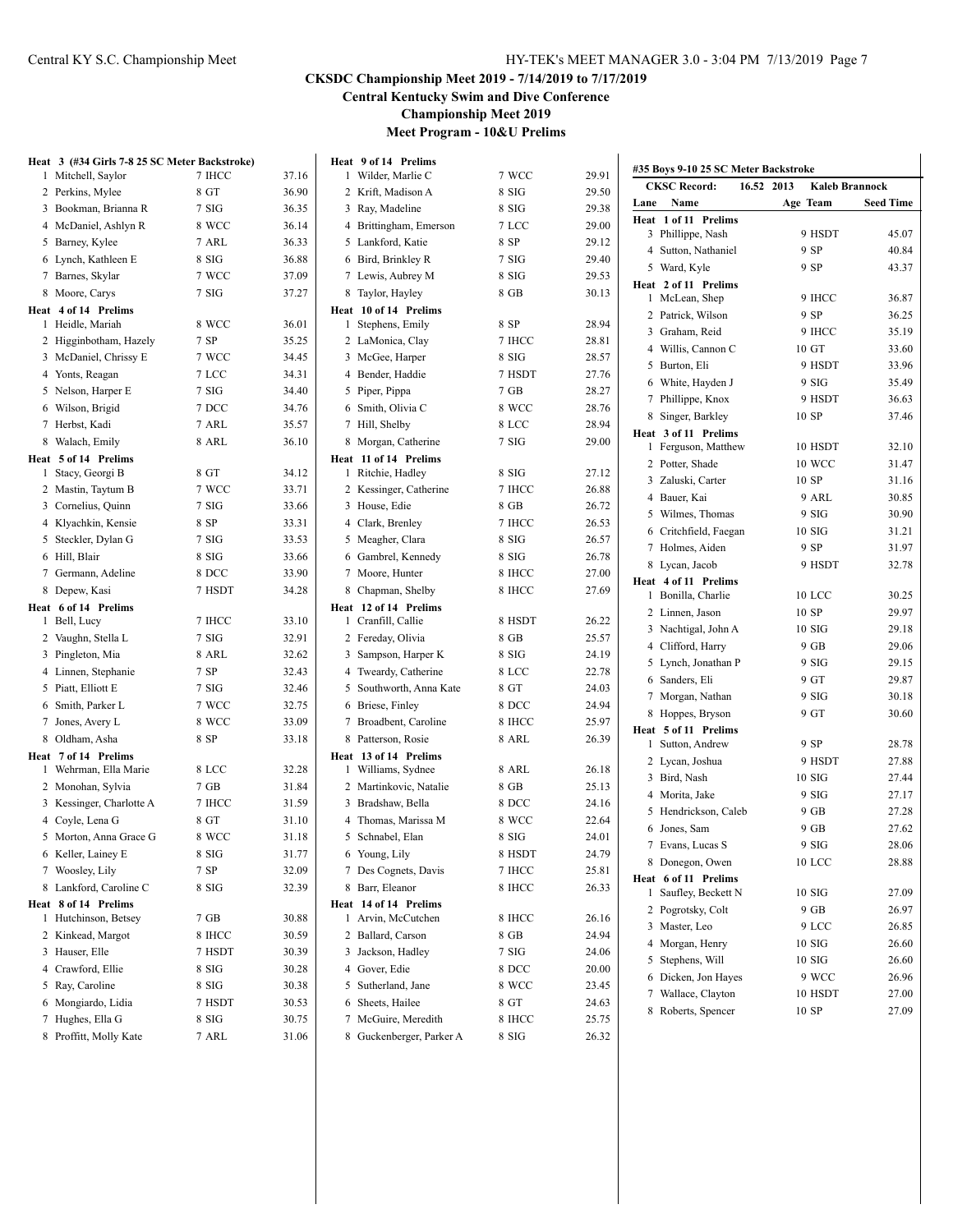**Central Kentucky Swim and Dive Conference**

**Championship Meet 2019**

|   | Heat 7 (#35 Boys 9-10 25 SC Meter Backstroke)                              |                        |                  | Heat 2 of 14 Prelims    |               |       | Heat 8 of 14 Prelims      |               |       |
|---|----------------------------------------------------------------------------|------------------------|------------------|-------------------------|---------------|-------|---------------------------|---------------|-------|
| 1 | Willis, Dorian C                                                           | 10 GT                  | 25.90            | 1 Hundley, Mills        | 9 SP          | 34.23 | 1 Nader, Ava              | 9 SP          | 25.39 |
|   | 2 Smithwick, Collin G                                                      | 10SIG                  | 25.80            | 2 Young, Harmony        | 10 GT         | 33.21 | 2 George, Grace           | 9 SIG         | 25.20 |
|   | 3 Lesage, Lucas                                                            | 10SIG                  | 25.63            | 3 Rupp, Caroline L      | 10 WCC        | 32.20 | 3 Ruschell, Charlotte     | 9 LCC         | 25.16 |
|   | 4 Schlarman, Ben                                                           | 9 HSDT                 | 25.47            | 4 Goodpaster, Ava       | <b>10 WCC</b> | 31.75 | 4 Harper, McKinley        | 9 WCC         | 24.95 |
|   | 5 Morton, Mason                                                            | 9 WCC                  | 25.59            | 5 Warlick, Lula         | 9 DCC         | 32.02 | 5 Baz, Sarah              | 10 GB         | 25.06 |
|   | 6 Nicholas, Carson                                                         | 10 IHCC                | 25.78            | 6 Thomas, Alissa        | 10SIG         | 32.44 | 6 Brennan, Anderson Parke | $10$ GB       | 25.19 |
|   | 7 Vaughn, Jack                                                             | 10SIG                  | 25.88            | 7 Potter, Carly         | <b>10 WCC</b> | 33.47 | 7 Keeton, Josie           | 9 ARL         | 25.34 |
|   | 8 Monroe, Andrew                                                           | 10 SP                  | 26.09            | 8 Triplett, Caroline F  | 9 SIG         | 34.94 | 8 Campbell, Presley       | 9 GB          | 25.50 |
|   | Heat 8 of 11 Prelims                                                       |                        |                  | Heat 3 of 14 Prelims    |               |       | Heat 9 of 14 Prelims      |               |       |
|   | 1 Neary, Dylan                                                             | 10 SP                  | 25.36            | 1 Morgan, Meryn         | <b>10 ARL</b> | 30.67 | 1 Cecil, Emma             | <b>10 WCC</b> | 24.91 |
|   | 2 Rogers, Preston R                                                        | 10SIG                  | 25.29            | 2 Neal, Addison         | 9 ARL         | 29.91 | 2 Hosey, Sarah-Louise     | 10 GB         | 24.75 |
|   | 3 Cecil, Tripp                                                             | 9 WCC                  | 24.95            | 3 Sackleh, Margaux      | 10 HSDT       | 29.55 | 3 Nasrallah, Isabella     | <b>10 ARL</b> | 24.62 |
|   | 4 Nicholson, Eli J                                                         | 10SIG                  | 24.53            | 4 Burlew, Laurelei      | 10 HSDT       | 29.04 | 4 Muncie, ava N           | <b>10 WCC</b> | 24.47 |
|   | 5 Dabney, Miles                                                            | 9 HSDT                 | 24.70            | 5 McCoy, Elizabeth      | 10 IHCC       | 29.13 | 5 Perkins, Halle          | 9 SIG         | 24.57 |
|   | 6 Beckett, Keaton                                                          | 9 GT                   | 25.01            | 6 West, Bella           | 9 ARL         | 29.62 | 6 Moore, Ellory K         | 9 WCC         | 24.70 |
|   | 7 Landis, Parker                                                           | 9 SIG                  | 25.32            | 7 Allen, Carly          | 10 SP         | 30.00 | 7 McHale, Lilly           | 10 LCC        | 24.81 |
|   | 8 Havens, Liam                                                             | 9 LCC                  | 25.38            | 8 Sanger, Ainsley       | 9 SP          | 31.35 | 8 Chapman, Ann Reid       | 10 IHCC       | 24.93 |
|   | Heat 9 of 11 Prelims                                                       |                        |                  | Heat 4 of 14 Prelims    |               |       | Heat 10 of 14 Prelims     |               |       |
|   | 1 Hamilton, Mason E                                                        | $10 \text{ G}$         | 23.73            | 1 Ward, Heidi           | 9 GT          | 28.62 | 1 Allen, Caroline E       | $10$ SIG      | 24.03 |
|   | 2 Theron, Tristan F                                                        | 9 SIG                  | 23.02            | 2 Bostick, Mackenzie    | 9 DCC         | 28.41 | 2 Gabbard, Lauren Cate    | 10 HSDT       | 23.78 |
|   | 3 Jefferson, Grey                                                          | 9 DCC                  | 21.56            | 3 Clay, Eleanor         | 9 IHCC        | 28.06 | 3 Wiglesworth, Anna       | 9 DCC         | 23.34 |
|   | 4 Houlihan, Will                                                           | 10 LCC                 | 19.32            | 4 Barrett, Laci         | $10$ GB       | 28.00 | 4 Hill, Maggie L          | 9 SIG         | 23.19 |
|   | 5 Grant, Peter                                                             | 9 SP                   | 20.91            | 5 Jirak, Amelia R       | 10 WCC        | 28.02 | 5 Wilkerson, Katie        | 10 HSDT       | 23.33 |
|   | 6 Wallace, Lincoln                                                         | $10$ GB                | 22.16            | 6 White, Hadley R       | 9 SIG         | 28.19 | 6 Phillips, Cate          | 9 LCC         | 23.40 |
|   | 7 Nahra, Woods                                                             | 10 IHCC                | 23.44            | 7 Phillippe, Addison    | 10 HSDT       | 28.58 | 7 Lansdale, Sarah Kate    | 10 WCC        | 23.83 |
|   | 8 Franklin, Sawyer                                                         | 9 SP                   | 24.43            | 8 Moore, Wells          | 9 SIG         | 28.97 | 8 Cassidy, Emery          | 10 SP         | 24.13 |
|   | Heat 10 of 11 Prelims                                                      |                        |                  | Heat 5 of 14 Prelims    |               |       | Heat 11 of 14 Prelims     |               |       |
|   | 1 Henry, Ben                                                               | 9 GB                   | 23.72            | 1 Heath, Miriam         | 9 DCC         | 27.53 | 1 Boardman, Kate          | 10 IHCC       | 22.91 |
|   | 2 Leslie, Graham                                                           | 9 LCC                  | 22.78            | 2 Shelby, Ella          | 10 SP         | 27.19 | 2 Greinke, Ava E          | 9 SIG         | 22.75 |
|   | 3 Gudeman, Tag                                                             | 10SIG                  | 21.53            | 3 Gnann, Ellen          | 9 DCC         | 27.12 | 3 Patrick, Coburn         | 10 SP         | 22.65 |
|   | 4 Hatfield, Ethan C                                                        | 10 WCC                 | 18.03            | 4 Mitzenmacher, Layne B | $10$ SIG      | 26.91 | 4 Heinrich, Lucy          | 9 IHCC        | 22.53 |
|   | 5 Holland, Jacob                                                           | 10 HSDT                | 19.84            | 5 Fereday, Elana        | 9 GB          | 26.95 | 5 O'Brien, Kate           | 9 SP          | 22.53 |
|   | 6 Jackson, Luke                                                            | 10SIG                  | 21.66            | 6 McGuire, Madelyn      | 10 IHCC       | 27.18 | 6 Hamilton, Allie         | 9 GB          | 22.72 |
|   | 7 LaMonica, Grady                                                          | 10 IHCC                | 23.25            | 7 Pruitt, Katie N       | 10 WCC        | 27.35 | 7 Collier, Arabella       | 9 ARL         | 22.87 |
|   | 8 Perry, Lawson                                                            | 9 ARL                  | 24.34            | 8 Williams, Harper      | 10 SP         | 27.54 | 8 Fallon, Ava             | 10 IHCC       | 22.93 |
|   | Heat 11 of 11 Prelims                                                      |                        |                  | Heat 6 of 14 Prelims    |               |       | Heat 12 of 14 Prelims     |               |       |
| 1 | Boardman, Henry                                                            | 9 IHCC                 | 23.47            | 1 Harper, Caitie        | 9 WCC         | 26.81 | 1 Boggs, Joss E           | 9 GT          | 22.19 |
|   | 2 Petkus, Anders                                                           | 9 DCC                  | 22.31            | 2 Harmon, Savannah      | 9 SP          | 26.76 | 2 Powell, Eli             | 10 IHCC       | 21.35 |
|   | 3 Wilkerson, Alex                                                          | 10 HSDT                | 21.07            | 3 Palmer, Addie p       | 9 WCC         | 26.44 | 3 Coolen, Annabelle       | 10 SP         | 20.84 |
|   | 4 Neal, Carson                                                             | <b>10 ARL</b>          | 17.57            | 4 Duncan, Miller        | 10 SIG        | 26.20 | 4 Wright, Leah            | 10 SP         | 19.09 |
|   | 5 Hosinski, Mark Edward                                                    | 10SIG                  | 19.40            | 5 Woosley, Emmy         | 10 SP         | 26.23 | 5 Addington, Emily K      | 9 SIG         | 20.25 |
|   | 6 England, Thomas                                                          | <b>10 LCC</b>          | 21.64            | 6 Davis, Izzy N         | 10 GT         | 26.46 | 6 Gustafson, Grace A      | 10 SIG        | 21.19 |
|   | 7 Feddock, Anderson R                                                      | 9 SIG                  | 23.13            | 7 Nance, Ava            | $10\,$ SP     | 26.78 | 7 Lowery, Kate            | 10 HSDT       | 21.90 |
|   | 8 Van Meter, Isaac                                                         | 9 IHCC                 | 23.90            | 8 Quinn, Eliza          | 9 IHCC        | 26.81 | 8 Wilder, Madilyn G       | 10 WCC        | 22.45 |
|   |                                                                            |                        |                  | Heat 7 of 14 Prelims    |               |       | Heat 13 of 14 Prelims     |               |       |
|   | #36 Girls 9-10 25 SC Meter Backstroke<br><b>CKSC Record:</b><br>16.87 2010 | <b>Lauren Shepherd</b> |                  | 1 Horn, Caliah          | 10 HSDT       | 25.88 | 1 Thomas, Savannah R      | 10 WCC        | 22.09 |
|   |                                                                            |                        |                  | 2 Huber, Gratz          | 9 IHCC        | 25.72 | 2 Leslie, Sydney          | 9 LCC         | 21.34 |
|   | <b>Lane Name</b><br>Heat 1 of 14 Prelims                                   | Age Team               | <b>Seed Time</b> | 3 Morgan, Anneliese     | 10SIG         | 25.54 | 3 Pennington, Ellie       | 9 DCC         | 20.59 |
|   | 3 Francisco, Evelyn S                                                      | 9 SIG                  | 51.13            | 4 Adair, Ainsley        | 9 SIG         | 25.53 | 4 Hall, Charlotte         | 10 HSDT       | 17.71 |
|   | 4 Taylor, Alison                                                           | 9 GB                   | 35.41            | 5 Maikkula, Marlei' L   | 10 WCC        | 25.53 | 5 Neely, Margaret Dean    | 10 WCC        | 19.98 |
|   | 5 Patel, Maahi                                                             | 10 WCC                 | 35.65            | 6 McCraith, Lauren      | 9 WCC         | 25.57 | 6 Sutherland, Betty       | 10 WCC        | 21.06 |
|   |                                                                            |                        |                  | 7 Bennett, Anna Grace   | 10 LCC        | 25.72 | 7 Pennington, Abbie       | 9 DCC         | 21.81 |
|   |                                                                            |                        |                  | 8 Warner, Madelynn      | 10SIG         | 26.18 | 8 Howton, Ella            | 10 WCC        | 22.23 |
|   |                                                                            |                        |                  |                         |               |       |                           |               |       |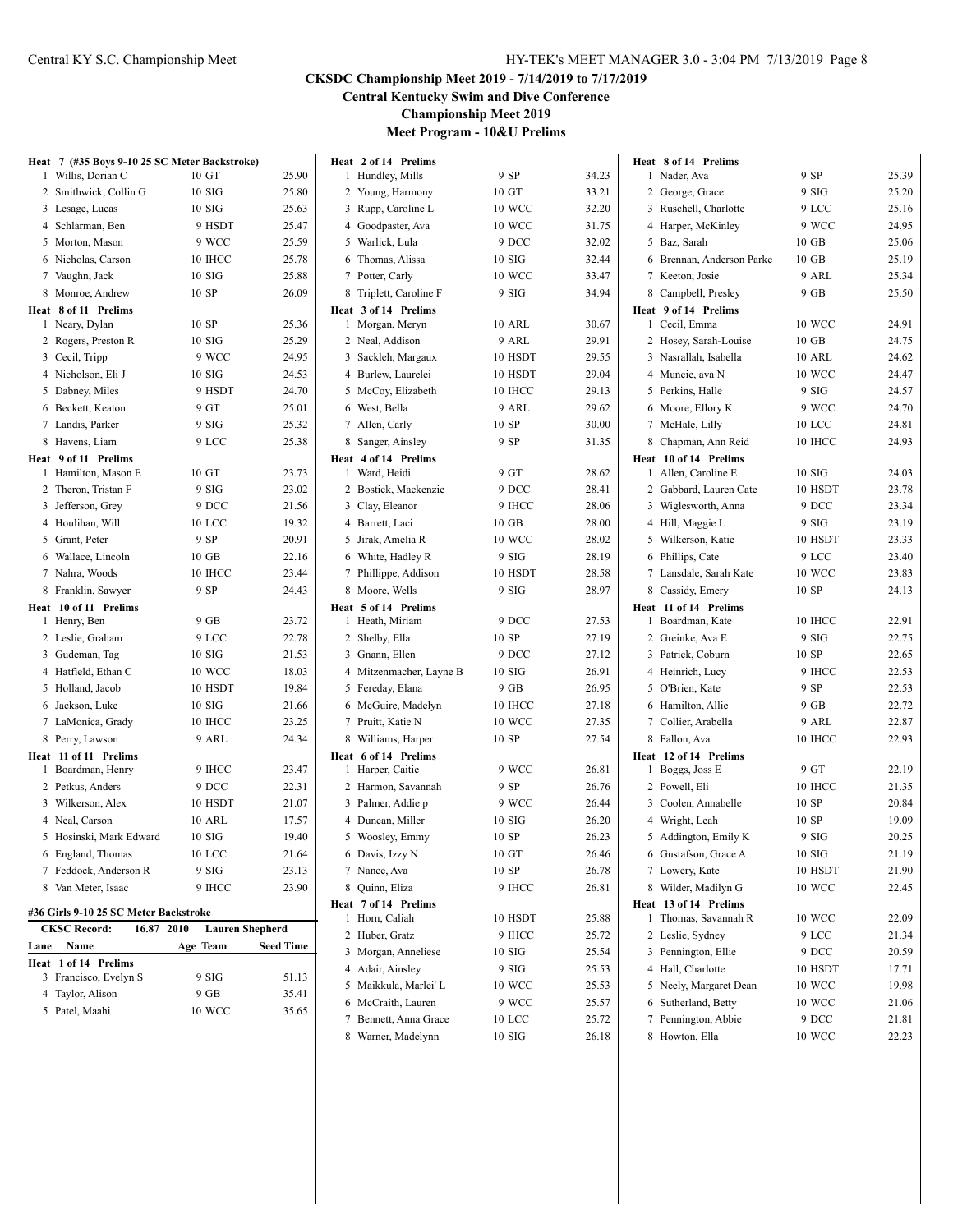**Central Kentucky Swim and Dive Conference**

**Championship Meet 2019**

| 1    | Heat 14 (#36 Girls 9-10 25 SC Meter Backstroke)<br>Carey, Zel | 9 SP                           | 22.06     |
|------|---------------------------------------------------------------|--------------------------------|-----------|
|      | 2 Cornelius, Ryan                                             | 10SIG                          | 21.25     |
|      | 3 Short, Reece                                                | $10$ GB                        | 20.41     |
|      |                                                               |                                |           |
|      | 4 Brown, Lena                                                 | <b>10 ARL</b>                  | 17.31     |
|      | 5 Akers, Gracesyn H                                           | $10 \text{ GT}$                | 19.74     |
|      | 6 Gambrel, Madelyn J                                          | 10SIG                          | 20.88     |
|      | 7 Morrett, Isabella                                           | 10 ARL                         | 21.70     |
| 8    | Hess, McKenzie                                                | 10 SP                          | 22.22     |
|      | #43 Boys 8 & Under 25 SC Meter Butterfly                      |                                |           |
|      | <b>CKSC Record:</b>                                           | 16.77 2009<br><b>Zach Hils</b> |           |
| Lane | Name                                                          | Age Team                       | Seed Time |
|      | Heat 1 of 7 Prelims                                           |                                |           |
|      | 3 Cox, Jameson                                                | 7 SP                           | NT        |
|      | 4 Collins, Alex                                               | $7$ SP                         | 1:01.44   |
|      | 5 Smithwick, Cash                                             | 7 SIG                          | NT        |
|      | Heat 2 of 7 Prelims                                           |                                |           |
|      | 1 Morgan, Harper                                              | 7 ARL                          | 55.63     |
|      | 2 Roberts, JP                                                 | 7 ARL                          | 49.38     |
|      | 3 Stotts, Evan                                                | 8 ARL                          | 42.09     |
|      | 4 Roig, Carter                                                | 8 GB                           | 40.19     |
|      | 5 Nichols, Oliver                                             | 7 HSDT                         | 41.93     |
|      | 6 Mefford, Silas                                              |                                |           |
|      |                                                               | 8 HSDT                         | 43.00     |
|      | 7 Sturgeon, Wynston                                           | 7 HSDT                         | 52.27     |
|      | 8 Phillippe, Memphis                                          | 8 HSDT                         | 59.46     |
|      | Heat 3 of 7 Prelims                                           |                                |           |
|      | 1 Chandler, Alex                                              | 8 SP                           | 38.72     |
|      | 2 O'Leary, Eamonn                                             | 8 SIG                          | 37.36     |
|      | 3 Friesen, Van                                                | 7 IHCC                         | 36.35     |
|      | 4 Johnston, Thomas                                            | 8 SP                           | 35.75     |
|      | 5 Davis, Wyatt                                                | 8 GB                           | 36.00     |
|      | 6 Marinelli, Brendan                                          | 8 GT                           | 36.87     |
|      | 7 Dilworth, Wesley                                            | 6 DCC                          | 37.56     |
|      | 8 Patrick, Kramer                                             | $7$ SP                         | 40.03     |
|      | Heat 4 of 7 Prelims                                           |                                |           |
|      | 1 Schlarman, Matt                                             | 8 HSDT                         | 35.14     |
|      | 2 Dunnigan, Levi                                              | 8 SIG                          | 35.03     |
|      | 3 Shelby, Elias                                               | $7$ SP                         | 33.40     |
|      | 4 Lewis, Robert                                               | 8 IHCC                         | 32.26     |
|      | 5 Mitzenmacher, Bennett                                       | 8 SIG                          | 33.03     |
|      | 6 Gullett, Grayer                                             | 8 GB                           | 34.63     |
| 7    | Huber, Sloan                                                  | 7 IHCC                         | 35.06     |
| 8    | Rafter, Payton                                                | 7 SIG                          | 35.25     |
| Heat | 5 of 7 Prelims                                                |                                |           |
| 1    | Anderkin, Avery                                               | 7 HSDT                         | 31.51     |
| 2    | Williams, Griffith                                            | 8 SP                           | 28.68     |
|      |                                                               |                                |           |
| 3    | Warner, Benjamin                                              | 8 SIG                          | 25.79     |
| 4    | Draus, Andrew C                                               | 8 SIG                          | 19.92     |
| 5    | Rodgers, Ayden N                                              | 8 SIG                          | 23.16     |
|      | 6 Williams, Harris                                            | 8 HSDT                         | 27.58     |
| 7    | Kelly, Blake                                                  | 8 HSDT                         | 30.00     |
| 8    | Dineen, Owen B                                                | 6 SIG                          | 32.01     |

|                | Heat 6 of 7 Prelims                       |          |                  |
|----------------|-------------------------------------------|----------|------------------|
| 1              | Moore, Jacob M                            | 8 SIG    | 31.13            |
|                | 2 Piper, Cannon                           | 8 GB     | 28.33            |
|                | 3 Davidson, Grant                         | 7 HSDT   | 25.04            |
|                | 4 Taylor, Knox                            | 8 WCC    | 19.70            |
|                | 5 Neely, Trip                             | 8 WCC    | 21.75            |
|                | 6 Tweed, Liam                             | 8 IHCC   | 26.50            |
|                | 7 Zimmer, Joshua                          | 8 HSDT   | 29.91            |
|                | 8 Devers, Cam                             | 8 ARL    | 32.00            |
|                | Heat 7 of 7 Prelims                       |          |                  |
|                | 1 Milward, Daniel                         | 7 IHCC   | 30.03            |
|                | 2 Stuart, Will                            | 7 IHCC   | 27.65            |
|                | 3 Morris, Jackson                         | 8 ARL    | 23.19            |
|                | 4 Graves, Reed                            | 8 LCC    | 19.26            |
|                | 5 Warner, Henry                           | 8 SIG    | 21.19            |
|                | 6 Sawyer, John Cooper                     | 8 IHCC   | 25.85            |
|                | 7 Zellen, Micah S                         | 8 SIG    | 29.02            |
|                | 8 Landis, Jack                            | 7 SIG    | 31.99            |
|                | #44 Girls 8 & Under 25 SC Meter Butterfly |          |                  |
|                | CKSC Record: 16.73 2008 Mallory Shake     |          |                  |
| Lane           | Name                                      | Age Team | <b>Seed Time</b> |
|                | Heat 1 of 9 Prelims                       |          |                  |
| 1              | West, Charlee                             | 7 ARL    | 1:03.38          |
|                | 2 Linnen, Stephanie                       | 7 SP     | 48.85            |
|                | 3 Young, Lily                             | 8 HSDT   | 42.97            |
|                | 4 Wilson, Brigid                          | 7 DCC    | 42.68            |
| 5              | Stacy, Georgi B                           | 8 GT     | 42.71            |
|                | 6 Williams, Caroline                      | 7 ARL    | 46.36            |
|                | 7 Steede, Laura                           | 8 SP     | 49.90            |
|                | Heat 2 of 9 Prelims                       |          |                  |
|                | 1 Steckler, Dylan G                       | 7SIG     | 41.88            |
|                | 2 Walach, Emily                           | 8 ARL    | 41.39            |
|                | 3 Ward, Summer                            | 6 GT     | 40.19            |
|                | 4 Mongiardo, Lidia                        | 7 HSDT   | 38.65            |
|                | 5 Barney, Kylee                           | 7 ARL    | 39.77            |
|                | 6 Proffitt, Molly Kate                    | 7 ARL    | 40.37            |
|                | 7 Des Cognets, Davis                      | 7 IHCC   | 41.60            |
|                | 8 Oldham, Addison                         | 6 SP     | 42.10            |
|                | Heat 3 of 9 Prelims                       |          |                  |
| 1              | Coyle, Lena G                             | 8 GT     | 37.97            |
|                | 2 Woosley, Lily                           | $7$ SP   | 37.06            |
| 3              | Brittingham, Emerson                      | 7 LCC    | 36.47            |
|                | 4 Lankford, Katie                         | 8 SP     | 36.13            |
|                | 5 Keller, Lainey E                        | 8 SIG    | 36.23            |
|                | 6 Klyachkin, Kensie                       | 8 SP     | 36.90            |
| 7              | McDaniel, Chrissy E                       | 7 WCC    | 37.85            |
|                | 8 Herbst, Kadi                            | 7 ARL    | 38.46            |
|                | Heat 4 of 9 Prelims                       |          |                  |
| 1              | Oldham, Asha                              | 8 SP     | 35.63            |
| $\overline{2}$ | Kessinger, Charlotte A                    | 7 IHCC   | 35.04            |
|                | 3 Pingleton, Mia                          | 8 ARL    | 34.73            |
|                | 4 LaMonica, Clay                          | 7 IHCC   | 34.15            |
|                | 5 Piatt, Elliott E                        | 7 SIG    | 34.47            |
|                | 6 Ray, Madeline                           | 8 SIG    | 35.00            |
| 7              | Hughes, Ella G                            | 8 SIG    | 35.19            |
|                | 8 Husz, Katelyn                           | 8 HSDT   | 36.13            |

| 5 of 9 Prelims<br>Heat                                  |                          |           |
|---------------------------------------------------------|--------------------------|-----------|
| Hill, Blair<br>1                                        | 8 SIG                    | 33.97     |
| 2<br>Piper, Pippa                                       | $7$ GB                   | 33.65     |
| Lowery, Lily<br>3                                       | 7 HSDT                   | 32.16     |
| 4 Stephens, Emily                                       | 8 SP                     | 31.56     |
| 5 Barr, Eleanor                                         | 8 IHCC                   | 31.66     |
| Williams, Sydnee<br>6                                   | 8 ARL                    | 32.59     |
| Bender, Haddie<br>7                                     | 7 HSDT                   | 33.85     |
| 8 Crawford, Ellie                                       | 8 SIG                    | 33.97     |
| Heat 6 of 9 Prelims                                     |                          |           |
| Ritchie, Hadley<br>1                                    | 8 SIG                    | 31.06     |
| 2 Chapman, Shelby                                       | 8 IHCC                   | 30.57     |
| 3 Gambrel, Kennedy                                      | 8 SIG                    | 29.39     |
| 4 Lankford, Caroline C                                  | 8 SIG                    | 28.31     |
| 5 Arvin, McCutchen                                      | 8 IHCC                   | 29.09     |
| 6 Kessinger, Catherine                                  | 7 IHCC                   | 30.28     |
| McGuire, Meredith<br>7                                  | 8 IHCC                   | 30.94     |
| 8 Germann, Adeline                                      | 8 DCC                    | 31.12     |
| Heat 7 of 9 Prelims                                     |                          |           |
| Morgan, Catherine<br>1                                  | 7 SIG                    | 27.57     |
| 2 Moore, Kerrigan M                                     | 8 WCC                    | 25.84     |
| 3 Bradshaw, Bella                                       | 8 DCC                    | 23.43     |
| 4 Kidder, Lila                                          | 8 SP                     | 22.56     |
| 5 Gover, Edie                                           | 8 DCC                    | 22.81     |
| Southworth, Anna Kate<br>6                              | 8 <sub>GT</sub>          | 24.44     |
| Guckenberger, Parker A<br>7                             | 8 SIG                    | 26.81     |
| 8 Moore, Hunter                                         | 8 IHCC                   | 28.19     |
| Heat 8 of 9 Prelims<br>Patterson, Rosie<br>$\mathbf{1}$ | 8 ARL                    | 27.13     |
| 2 Jackson, Hadley                                       | 7 SIG                    | 25.70     |
| 3 Schnabel, Elan                                        | 8 SIG                    | 23.18     |
| 4 Tucker, Mollie Grace G                                | 8 WCC                    | 22.51     |
| 5<br>Ballard, Carson                                    | 8 GB                     | 22.79     |
| 6 Sampson, Harper K                                     | 8 SIG                    | 24.35     |
| Hoffman, Becca<br>7                                     | 6 DCC                    | 26.23     |
| Meagher, Clara<br>8                                     | 8 SIG                    | 27.68     |
| Heat 9 of 9 Prelims                                     |                          |           |
| 1 Cecil, Lizzie                                         | 8 ARL                    | 27.00     |
| 2 Broadbent, Caroline                                   | 8 IHCC                   | 25.25     |
| 3 Kinkead, Margot                                       | 8 IHCC                   | 23.03     |
| 4 Thomas, Marissa M                                     | 8 WCC                    | 22.31     |
| 5<br>Sutherland, Jane                                   | 8 WCC                    | 22.65     |
| 6 House, Edie                                           | 8 GB                     | 23.90     |
| 7<br>Fereday, Olivia                                    | 8 GB                     | 26.21     |
| Monohan, Sylvia<br>8                                    | 7 GB                     | 27.62     |
| #45 Boys 9-10 25 SC Meter Butterfly                     |                          |           |
| <b>CKSC Record:</b><br>15.21                            | 1986<br><b>Andy Sims</b> |           |
| Lane<br>Name                                            | Age Team                 | Seed Time |
| 1 of 8<br><b>Prelims</b><br>Heat                        |                          |           |
| 3 Smithwick, Collin G                                   | 10SIG                    | NT        |
| 4 McLean, Shep                                          | 9 IHCC                   | 46.75     |
| 5 Singer, Barkley                                       | 10 SP                    | 47.28     |
|                                                         |                          |           |
|                                                         |                          |           |
|                                                         |                          |           |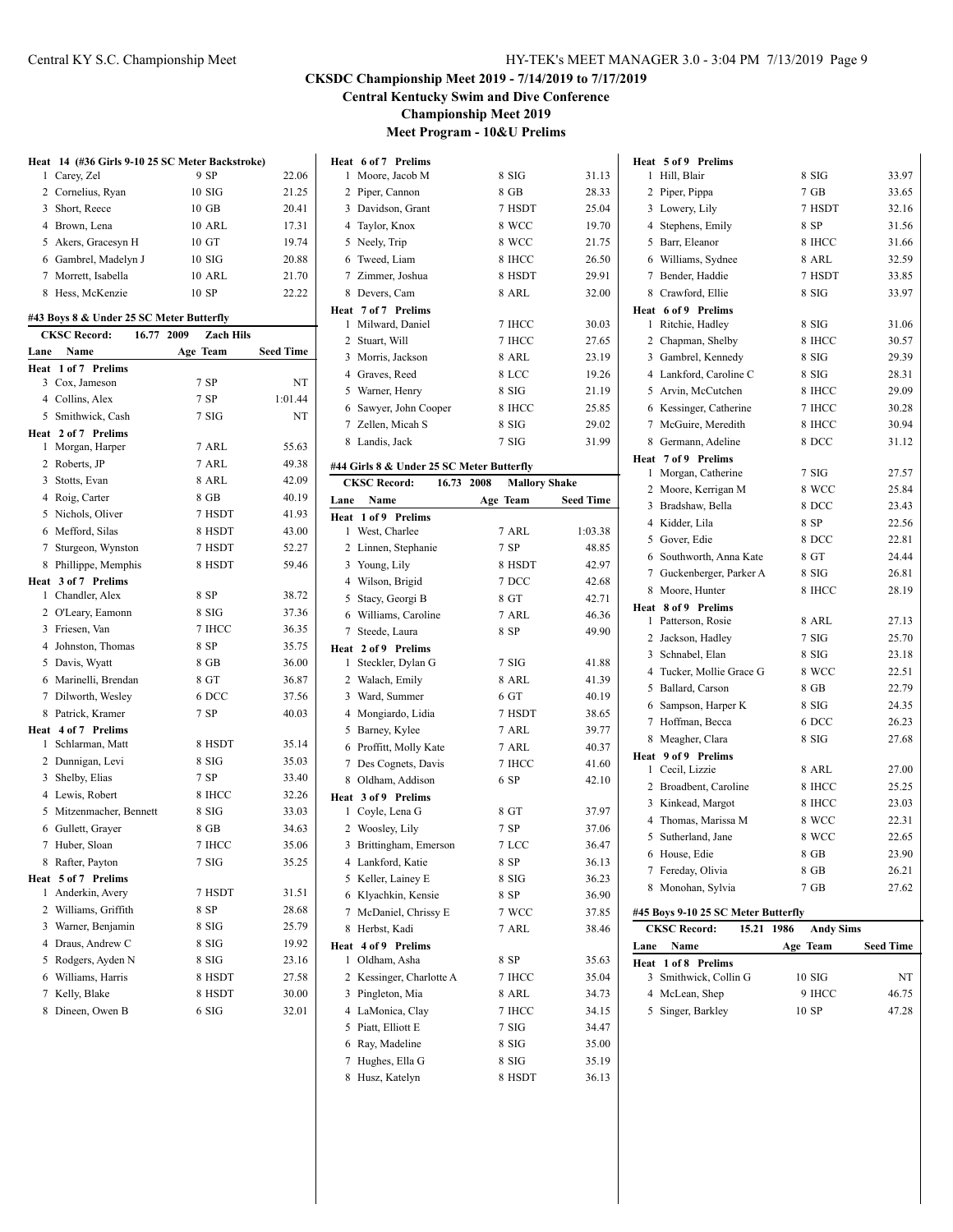### **CKSDC Championship Meet 2019 - 7/14/2019 to 7/17/2019 Central Kentucky Swim and Dive Conference**

**Championship Meet 2019**

|   | Heat 2 (#45 Boys 9-10 25 SC Meter Butterfly) |               |       |
|---|----------------------------------------------|---------------|-------|
|   | 1 Sutton, Nathaniel                          | 9 SP          | 38.09 |
|   | 2 Lycan, Jacob                               | 9 HSDT        | 34.71 |
|   | 3 Ferguson, Matthew                          | 10 HSDT       | 33.72 |
|   | 4 Willis, Dorian C                           | 10 GT         | 32.20 |
|   | 5 Zaluski, Carter                            | 10 SP         | 33.50 |
|   | 6 White, Hayden J                            | 9 SIG         | 33.88 |
|   | 7 Burton, Eli                                | 9 HSDT        | 37.52 |
|   | 8 Bauer, Kai                                 | 9 ARL         | 39.82 |
|   | Heat 3 of 8 Prelims                          |               |       |
|   | 1 Graham, Reid                               | 9 IHCC        | 31.59 |
|   | 2 Linnen, Jason                              | 10 SP         | 31.08 |
|   | 3 Beckett, Keaton                            | 9 GT          | 29.85 |
|   | 4 Franklin, Sawyer                           | 9 SP          | 28.93 |
|   | 5 Pogrotsky, Colt                            | 9 GB          | 29.31 |
|   | 6 Perry, Lawson                              | 9 ARL         | 30.87 |
|   | 7 Holmes, Aiden                              | 9 SP          | 31.37 |
|   | 8 Hendrickson, Caleb                         | 9 GB          | 31.72 |
|   | Heat 4 of 8 Prelims                          |               |       |
|   | 1 Morgan, Henry                              | 10SIG         | 27.71 |
|   | 2 Lycan, Joshua                              | 9 HSDT        | 27.35 |
|   | 3 Morita, Jake                               | 9 SIG         | 27.06 |
|   | 4 Clifford, Harry                            | 9 GB          | 26.72 |
|   | 5 Monroe, Andrew                             | 10 SP         | 26.82 |
|   | 6 Finke, Alex                                | 9 DCC         | 27.12 |
|   | 7 Neary, Dylan                               | 10 SP         | 27.41 |
|   | 8 Nicholas, Carson                           | 10 IHCC       | 28.34 |
|   | Heat 5 of 8 Prelims                          |               |       |
|   | 1 Nahra, Woods                               | 10 IHCC       | 26.50 |
|   | 2 Wallace, Clayton                           | 10 HSDT       | 25.84 |
|   | 3 Feddock, Anderson R                        | 9 SIG         | 25.31 |
|   | 4 Stephens, Will                             | 10 SIG        | 24.05 |
|   | 5 Lynch, Jonathan P                          | 9 SIG         | 24.57 |
|   | 6 Dilworth, Charlie                          | 9 DCC         | 25.69 |
|   | 7 Rogers, Preston R                          | 10 SIG        | 26.25 |
|   | 8 Dicken, Jon Hayes                          | 9 WCC         | 26.51 |
|   | Heat 6 of 8 Prelims                          |               |       |
|   | 1 LaMonica, Grady                            | 10 IHCC       | 22.88 |
|   | 2 Dabney, Miles                              | 9 HSDT        | 21.87 |
|   | 3 Moore, Max M                               | 10 WCC        | 19.85 |
|   | 4 Hatfield, Ethan C                          | 10 WCC        | 16.54 |
|   | 5 Kidder, Charlie                            | 10 SP         | 18.91 |
|   | 6 Jackson, Luke                              | 10SIG         | 21.53 |
|   | 7 Leslie, Graham                             | 9 LCC         | 22.34 |
| 8 | Hutchinson, Wakefield                        | 9 GB          | 23.56 |
|   | Heat 7 of 8 Prelims                          |               |       |
| 1 | Jones, Sam                                   | 9 GB          | 22.87 |
|   | 2 Henry, Ben                                 | 9 GB          | 21.72 |
|   | 3 Grant, Peter                               | 9 SP          | 19.58 |
|   | 4 Houlihan, Will                             | 10 LCC        | 16.41 |
|   | 5 Neal, Carson                               | <b>10 ARL</b> | 17.46 |
|   | 6 Theron, Tristan F                          | 9 SIG         | 20.26 |
| 7 | Jefferson, Grey                              | 9 DCC         | 22.33 |
|   | 8 Wallace, Lincoln                           | $10$ GB       | 23.22 |

|      | Heat 8 of 8 Prelims                  |                       |                  |
|------|--------------------------------------|-----------------------|------------------|
| 1    | Van Meter, Isaac                     | 9 IHCC                | 22.80            |
|      | 2 England, Thomas                    | 10 LCC                | 21.66            |
|      | 3 Holland, Jacob                     | 10 HSDT               | 19.02            |
|      | 4 Hosinski, Mark Edward              | 10SIG                 | 15.63            |
|      | 5 Bradshaw, Josiah                   | 10 DCC                | 17.34            |
|      | 6 Gudeman, Tag                       | 10SIG                 | 20.06            |
|      | 7 Landis, Parker                     | 9 SIG                 | 21.97            |
| 8    |                                      | 9 IHCC                | 23.07            |
|      | Boardman, Henry                      |                       |                  |
|      | #46 Girls 9-10 25 SC Meter Butterfly |                       |                  |
|      | <b>CKSC Record:</b><br>15.30 1999    | <b>Elaine Breeden</b> |                  |
| Lane | Name                                 | Age Team              | <b>Seed Time</b> |
|      | Heat 1 of 11 Prelims                 |                       |                  |
| 3    | Moore, Wells                         | 9 SIG                 | 37.81            |
|      | 4 Allen, Carly                       | 10 SP                 | 34.50            |
|      | 5 Nader, Ava                         | 9 SP                  | 35.06            |
|      | Heat 2 of 11 Prelims                 |                       |                  |
| 1    | Morgan, Meryn                        | <b>10 ARL</b>         | 34.42            |
|      | 2 West, Bella                        | 9 ARL                 | 33.66            |
|      | 3 Sanger, Ainsley                    | 9 SP                  | 31.26            |
|      | 4 White, Hadley R                    | 9 SIG                 | 31.14            |
|      | 5 Hundley, Mills                     | 9 SP                  | 31.19            |
|      | 6 Harmon, Savannah                   | 9 SP                  | 31.50            |
|      | 7 Shelby, Ella                       | 10 SP                 | 33.69            |
|      | Heat 3 of 11 Prelims                 |                       |                  |
| 1    | Sackleh, Margaux                     | 10 HSDT               | 30.28            |
|      | 2 Quinn, Eliza                       | 9 IHCC                | 29.14            |
|      | 3 Chapman, Ann Reid                  | 10 IHCC               | 28.40            |
|      | 4 McGuire, Madelyn                   | 10 IHCC               | 28.32            |
|      | 5 Burlew, Laurelei                   | 10 HSDT               | 28.39            |
|      | 6 Perkins, Halle                     | 9 SIG                 | 28.54            |
|      | 7 Davis, Izzy N                      | 10 GT                 | 30.11            |
| 8    | Ward, Heidi                          | 9 GT                  | 30.98            |
|      | Heat 4 of 11 Prelims                 |                       |                  |
| 1    | Fereday, Elana                       | 9 GB                  | 27.88            |
|      | 2 Campbell, Presley                  | 9 GB                  | 27.66            |
|      | 3 Gabbard, Lauren Cate               | 10 HSDT               | 27.40            |
|      | 4 Adair, Ainsley                     | 9 SIG                 | 27.26            |
|      | 5 Williams, Harper                   | 10 SP                 | 27.31            |
|      | 6 McCoy, Elizabeth                   | 10 IHCC               | 27.41            |
|      | 7 Bostick, Mackenzie                 | 9 DCC                 | 27.81            |
|      | 8 Mitzenmacher, Layne B              | 10 SIG                | 27.99            |
| Heat | 5 of 11 Prelims                      |                       |                  |
| 1    | Warner, Madelynn                     | 10SIG                 | 27.06            |
| 2    | Phillippe, Addison                   | 10 HSDT               | 26.68            |
| 3    | Harper, Caitie                       | 9 WCC                 | 25.79            |
| 4    | Hill, Maggie L                       | 9 SIG                 | 25.34            |
|      | 5 Wilkerson, Katie                   | 10 HSDT               | 25.68            |
|      | 6 Woosley, Emmy                      | 10 SP                 | 26.57            |
| 7    | Clay, Eleanor                        | 9 IHCC                | 26.87            |
| 8    | Keeton, Josie                        | 9 ARL                 | 27.08            |

|   | Heat 6 of 11 Prelims                     |                 |                |
|---|------------------------------------------|-----------------|----------------|
| 1 | McHale, Lilly                            | 10 LCC          | 25.16          |
|   | 2 Rogers, Berkley                        | 10 LCC          | 24.31          |
|   | 3 Carey, Zel                             | 9 SP            | 24.03          |
|   | 4 Wiglesworth, Anna                      | 9 DCC           | 23.77          |
|   | 5 Huber, Gratz                           | 9 IHCC          | 23.88          |
|   | 6 George, Grace                          | 9 SIG           | 24.04          |
|   | 7 Neal, Addison                          | 9 ARL           | 24.83          |
|   | 8 Addington, Emily K                     | 9 SIG           | 25.27          |
|   | Heat 7 of 11 Prelims                     |                 |                |
|   | 1 Nasrallah, Isabella                    | <b>10 ARL</b>   | 23.62          |
|   | 2 Collier, Arabella                      | 9 ARL           | 23.44          |
|   | 3 Taylor, Keira                          | 10 GB           | 23.13          |
|   | 4 Brennan, Anderson Parke                | $10$ GB         | 22.85          |
|   | 5 Lansdale, Sarah Kate                   | 10 WCC          | 23.07          |
|   | 6 Horn, Caliah                           | 10 HSDT         | 23.25          |
|   | 7 Coolen, Annabelle                      | 10 SP           | 23.47          |
|   | 8 Falace, Sarah                          | 9 HSDT          | 23.69          |
|   | Heat 8 of 11 Prelims                     |                 |                |
|   | 1 Heinrich, Lucy                         | 9 IHCC          | 21.75          |
|   | 2 Thomas, Savannah R                     | 10 WCC          | 20.96          |
|   | 3 Boardman, Kate                         | 10 IHCC         | 20.66          |
|   | 4 Pennington, Abbie                      | 9 DCC<br>10 GB  | 20.60          |
|   | 5 Hosey, Sarah-Louise                    | 10 WCC          | 20.65          |
|   | 6 Howton, Ella<br>7 Sheets, Zoee D       | 10 GT           | 20.68<br>20.97 |
|   |                                          | 9 GT            |                |
|   | 8 Boggs, Joss E                          |                 | 22.44          |
|   | Heat 9 of 11 Prelims<br>1 Cassidy, Emery | 10 SP           | 20.31          |
|   | 2 Southworth, Aubrey L                   | $10 \text{ GT}$ | 19.66          |
|   | 3 Morrett, Isabella                      | <b>10 ARL</b>   | 18.88          |
|   | 4 Hall, Charlotte                        | 10 HSDT         | 17.19          |
|   | 5 Short, Reece                           | 10 GB           | 17.53          |
|   | 6 Gambrel, Madelyn J                     | 10SIG           | 19.13          |
|   | 7 Greinke, Ava E                         | 9 SIG           | 20.06          |
|   | 8 O'Brien, Kate                          | 9 SP            | 20.60          |
|   | Heat 10 of 11 Prelims                    |                 |                |
|   | 1 Pingleton, Anna Kate                   | <b>10 ARL</b>   | 20.31          |
|   | 2 Jones, Mia                             | 9 GB            | 19.38          |
|   | 3 Powell, Eli                            | 10 IHCC         | 18.75          |
|   | 4 Nelson, Darby                          | <b>10 ARL</b>   | 17.16          |
|   | 5 Batten, Natalie                        | 10 SP           | 17.31          |
|   | 6 Cornelius, Ryan                        | 10SIG           | 19.13          |
| 7 | Stilz, Hagan                             | 10 LCC          | 19.75          |
| 8 | Gustafson, Grace A                       | 10SIG           | 20.47          |
|   | Heat 11 of 11 Prelims                    |                 |                |
| 1 | Sutherland, Betty                        | 10 WCC          | 20.26          |
|   | 2 Fallon, Ava                            | 10 IHCC         | 19.31          |
|   | 3 Akers, Gracesyn H                      | 10GT            | 17.96          |
|   | 4 Brown, Lena                            | 10 ARL          | 15.46          |
|   | 5 Wright, Leah                           | 10 SP           | 17.22          |
|   | 6 Neely, Margaret Dean                   | 10 WCC          | 18.94          |
| 7 | Leslie, Sydney                           | 9 LCC           | 19.75          |
|   | 8 Duncan, Miller                         | 10SIG           | 20.38          |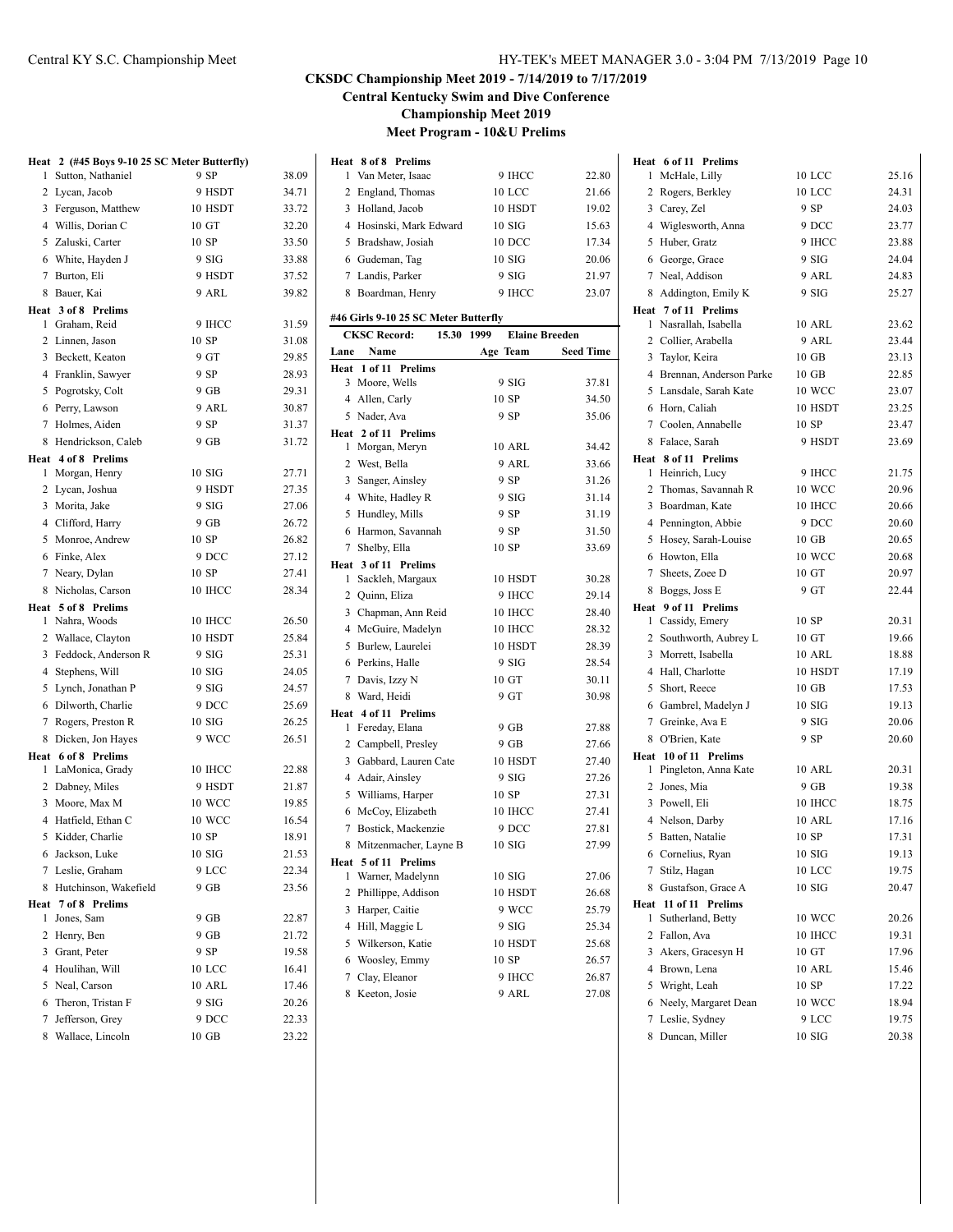|                 | #53 Boys 8 & Under 25 SC Meter Breaststroke<br>CKSC Record: 20.54 2009 | <b>Zach Hils</b>   |       |
|-----------------|------------------------------------------------------------------------|--------------------|-------|
|                 | Lane Name                                                              | Age Team Seed Time |       |
|                 | Heat 1 of 7 Prelims                                                    |                    |       |
|                 | 3 Alford, Gray                                                         | 6 HSDT             | NT    |
|                 | 4 Burlew, Abbott                                                       | 7 HSDT             | 54.75 |
|                 | 5 Clickner, Jack T                                                     | 8 SIG              | NT    |
|                 | Heat 2 of 7 Prelims                                                    |                    |       |
|                 | 2 Stuart, Will                                                         | 7 IHCC             | 45.53 |
|                 | 3 Huber, Sloan                                                         | 7 IHCC             | 43.50 |
|                 | 4 Holajter, Owen E                                                     | 8 GT               | 42.62 |
|                 | 5 McHale, Daniel                                                       | 7 LCC              | 42.78 |
|                 | 6 Roberts, JP                                                          | 7 ARL              | 44.85 |
|                 | 7 Jefferson, Ethan                                                     | 6 DCC              | 45.82 |
|                 | Heat 3 of 7 Prelims                                                    |                    |       |
| 1               | Gullett, Ashton                                                        | 8 GB               | 41.19 |
|                 | 2 Friesen, Van                                                         | 7 IHCC             | 39.34 |
|                 | 3 Landis, Jack                                                         | 7SIG               | 38.62 |
|                 | 4 Zellen, Micah S                                                      | 8 SIG              | 36.79 |
|                 | 5 Mefford, Silas                                                       | 8 HSDT             | 37.00 |
|                 | 6 Pedigo, RJ A                                                         | 7 WCC              | 39.01 |
|                 | 7 Allen, Wyatt D                                                       | 6 WCC              | 39.41 |
|                 | 8 Dineen, Owen B                                                       | 6 SIG              | 41.84 |
|                 | Heat 4 of 7 Prelims                                                    |                    |       |
| 1               | Morita, Jagger                                                         | 7SIG               | 36.25 |
|                 | 2 Williams, Harris                                                     | 8 HSDT             | 36.11 |
|                 | 3 Donegon, Luke                                                        | 7 LCC              | 35.10 |
|                 | 4 Noe, Lincoln                                                         | 8 GB               | 34.63 |
|                 | 5 Lockwood, Henry J                                                    | 8 SIG              | 35.02 |
|                 | 6 Dunnigan, Levi                                                       | 8 SIG              | 35.15 |
|                 | 7 Lewis, Bruce                                                         | 5 IHCC             | 36.19 |
|                 |                                                                        | 8 GB               | 36.56 |
|                 | 8 Roig, Carter                                                         |                    |       |
|                 | Heat 5 of 7 Prelims<br>1 Kelly, Blake                                  | 8 HSDT             | 32.81 |
|                 | 2 Devers, Cam                                                          | 8 ARL              | 31.25 |
|                 | 3 Lewis, Robert                                                        | 8 IHCC             | 29.46 |
|                 | 4 McCullough, Rhodes                                                   | 8 HSDT             | 27.40 |
|                 | 5 Petkus, Rowan                                                        | 7 DCC              | 27.93 |
|                 |                                                                        | 8 SIG              |       |
|                 | 6 Mitzenmacher, Bennett                                                |                    | 30.63 |
|                 | 7 Davis, Wyatt                                                         | 8 GB               | 32.25 |
|                 | 8 Thompson, Woods                                                      | 7 LCC              | 34.32 |
| 1               | Heat 6 of 7 Prelims<br>Williams, Griffith                              | 8 SP               | 32.70 |
|                 |                                                                        |                    |       |
|                 | 2 Smithwick, Cash                                                      | 7SIG               | 31.07 |
|                 | 3 Zimmer, Joshua                                                       | 8 HSDT             | 28.62 |
|                 | 4 Neely, Trip                                                          | 8 WCC              | 25.89 |
|                 | 5 Cassidy, Stokes                                                      | 8 SP               | 27.53 |
|                 | 6 Warner, Henry                                                        | 8 SIG              | 29.84 |
| $7\overline{ }$ | Shelby, Elias                                                          | 7 SP               | 32.07 |

Milward, Daniel 7 IHCC 34.15

| HY-TEK's MEET MANAGER 3.0 - 3:04 PM 7/13/2019 Page 11 |  |  |
|-------------------------------------------------------|--|--|
|-------------------------------------------------------|--|--|

**CKSDC Championship Meet 2019 - 7/14/2019 to 7/17/2019**

**Central Kentucky Swim and Dive Conference**

**Championship Meet 2019**

| Heat | 7 of 7 Prelims                               |                                      |                  |
|------|----------------------------------------------|--------------------------------------|------------------|
| 1    | Piper, Cannon                                | 8 GB                                 | 32.62            |
|      | 2 Warner, Benjamin                           | 8 SIG                                | 30.65            |
|      | 3 Graves, Reed                               | 8 LCC                                | 28.06            |
|      | 4 Rodgers, Ayden N                           | 8 SIG                                | 25.79            |
|      | 5 Tweed, Liam                                | 8 IHCC                               | 27.44            |
|      | 6 Sawyer, John Cooper                        | 8 IHCC                               | 29.56            |
|      | 7 Schlarman, Matt                            | 8 HSDT                               | 31.93            |
|      | 8 Thornbury, Harris H                        | 8 WCC                                | 33.44            |
|      | #54 Girls 8 & Under 25 SC Meter Breaststroke |                                      |                  |
|      | <b>CKSC Record:</b>                          | 20.05 2001<br><b>Kaylin Burchell</b> |                  |
|      | Lane Name                                    | Age Team                             | <b>Seed Time</b> |
| Heat | 1 of 11 Prelims                              |                                      |                  |
|      | 3 Cornelius, Quinn                           | 7SIG                                 | NT               |
|      | 4 Heathcoat, Stella L                        | 7SIG                                 | NT               |
|      | 5 Eason, Audrey                              | $7$ SP                               | NT               |
|      | Heat 2 of 11 Prelims                         |                                      |                  |
|      | 2 McDaniel, Ashlyn R                         | 8 WCC                                | 54.73            |
|      | 3 Smith, Parker L                            | 7 WCC                                | 49.07            |
|      | 4 Depew, Kasi                                | 7 HSDT                               | 45.94            |
|      | 5 Oldham, Addison                            | 6 SP                                 | 47.85            |
|      | 6 Linnen, Stephanie                          | $7$ SP                               | 52.00            |
|      | 7 Steede, Laura                              | 8 SP                                 | 57.64            |
|      | Heat 3 of 11 Prelims                         |                                      |                  |
| 1    | Hoffman, Maren                               | $7$ SP                               | 45.00            |
|      | 2 Mastin, Taytum B                           | 7 WCC                                | 44.37            |
|      | 3 Keller, Lainey E                           | 8 SIG                                | 43.91            |
|      | 4 Monohan, Sylvia                            | $7$ GB                               | 43.46            |
|      | 5 Yonts, Reagan                              | 7 LCC                                | 43.87            |
|      | 6 Higginbotham, Hazely                       | 7 SP                                 | 44.07            |
|      | 7 Barnes, Skylar                             | 7 WCC                                | 44.84            |
| 8    | Mongiardo, Lidia                             | 7 HSDT                               | 45.71            |
|      | Heat 4 of 11 Prelims                         |                                      |                  |
| 1    | Nalli, Caroline                              | 8 LCC                                | 42.65            |
|      | 2 Wehrman, Ella Marie                        | 8 LCC                                | 42.22            |
|      | 3 Proffitt, Molly Kate                       | 7 ARL                                | 41.88            |
|      | 4 Herbst, Kadi                               | 7 ARL                                | 40.94            |
|      | 5 Klyachkin, Kensie                          | 8 SP                                 | 41.60            |
|      | 6 Bender, Haddie                             | 7 HSDT                               | 42.16            |
|      | 7 Bell, Lucy                                 | 7 IHCC                               | 42.34            |
|      | 8 Zaluski, Lorelei                           | $7$ SP                               | 43.32            |
|      | Heat 5 of 11 Prelims                         |                                      |                  |
| 1    | Crawford, Ellie                              | 8 SIG                                | 40.72            |
| 2    | Kessinger, Charlotte A                       | 7 IHCC                               | 40.50            |
| 3    | Smith, Olivia C                              | 8 WCC                                | 40.42            |
| 4    | Blanchett, Emma                              | 6 SP                                 | 40.18            |
| 5    | Kitchen, Calla                               | 8 SP                                 | 40.26            |
| 6    | Young, Lily                                  | 8 HSDT                               | 40.42            |
| 7    | Hauser, Elle                                 | 7 HSDT                               | 40.62            |
| 8    | Yeiser, Claire                               | 7 IHCC                               | 40.78            |

| Heat 6 of 11 Prelims                           |                  |                |
|------------------------------------------------|------------------|----------------|
| Steckler, Dylan G<br>1                         | 7 SIG            | 39.64          |
| 2 Husz, Katelyn                                | 8 HSDT           | 38.40          |
| 3 Barr, Eleanor                                | 8 IHCC           | 37.94          |
| 4 Piper, Pippa                                 | $7$ GB           | 37.18          |
| 5 Hill, Shelby                                 | 8 LCC            | 37.37          |
| 6 Walach, Emily                                | 8 ARL            | 37.97          |
| 7 Lowery, Lily                                 | 7 HSDT           | 39.47          |
| 8 LaMonica, Clay                               | 7 IHCC           | 39.69          |
| Heat 7 of 11 Prelims<br>1 Hills, Evelyn        | 6 IHCC           | 36.87          |
| 2 Moore, Kerrigan M                            | 8 WCC            | 35.00          |
| 3 Ritchie, Hadley                              | 8 SIG            | 34.12          |
| 4 Gambrel, Kennedy                             | 8 <sub>SIG</sub> | 33.94          |
| 5 Ray, Caroline                                | 8 SIG            | 33.97          |
| 6 Kessinger, Catherine                         | 7 IHCC           | 34.84          |
| 7 Monohan, Caroline                            | 6 IHCC           | 35.88          |
| 8 Woosley, Lily                                | 7SP              | 37.00          |
| Heat 8 of 11 Prelims                           |                  |                |
| 1 Moore, Carys                                 | 7SIG             | 33.50          |
| 2 Pingleton, Mia                               | 8 ARL            | 33.39          |
| 3 Meagher, Clara                               | 8 SIG            | 33.07          |
| 4 McGuire, Meredith                            | 8 IHCC           | 32.44          |
| 5 Morton, Anna Grace G                         | 8 WCC            | 32.98          |
| 6 Hughes, Ella G                               | 8 SIG            | 33.15          |
| 7 Des Cognets, Davis                           | 7 IHCC           | 33.47          |
| 8 Lynch, Kathleen E                            | 8 SIG            | 33.51          |
| Heat 9 of 11 Prelims                           |                  |                |
| 1 Arvin, McCutchen                             | 8 IHCC           | 32.22          |
| 2 Cecil, Lizzie                                | 8 ARL            | 31.00          |
| 3 Briese, Finley                               | 8 DCC            | 27.75          |
| 4 Chapman, Shelby                              | 8 IHCC           | 25.84          |
| 5 Ballard, Carson                              | 8 GB             | 27.37          |
| 6 Broadbent, Caroline                          | 8 IHCC           | 28.81          |
| 7 Patterson, Rosie                             | 8 ARL            | 31.68          |
| 8 Taylor, Hayley                               | 8 GB             | 32.39          |
| Heat 10 of 11 Prelims                          |                  |                |
| Schnabel, Elan<br>1                            | 8 SIG            | 32.03          |
| 2 Tucker, Mollie Grace G                       | 8 WCC            | 30.96          |
| 3 Sheets, Hailee                               | 8 GT             | 27.71          |
| 4 House, Edie                                  | 8 GB             | 25.45          |
| 5 Tweardy, Catherine                           | 8 LCC            | 27.35          |
| 6 Kinkead, Margot                              | 8 IHCC           | 28.56          |
| Morgan, Catherine<br>7                         | 7 SIG            | 31.28          |
| 8 Ray, Madeline                                | 8 SIG            | 32.38          |
| Heat 11 of 11 Prelims                          |                  |                |
| 1 Fereday, Olivia                              | 8 GB             | 31.94          |
| 2 Moore, Hunter                                | 8 IHCC           | 30.92          |
| 3 Sampson, Harper K                            | 8 SIG<br>8 SIG   | 27.63<br>25.33 |
| 4 McGee, Harper<br>5 Kidder, Lila              | 8 SP             |                |
| 6 Cranfill, Callie                             | 8 HSDT           | 27.10<br>28.06 |
|                                                | 6 DCC            | 31.24          |
| 7 Wiglesworth, Ellie<br>8 Lankford, Caroline C | 8 SIG            | 32.30          |
|                                                |                  |                |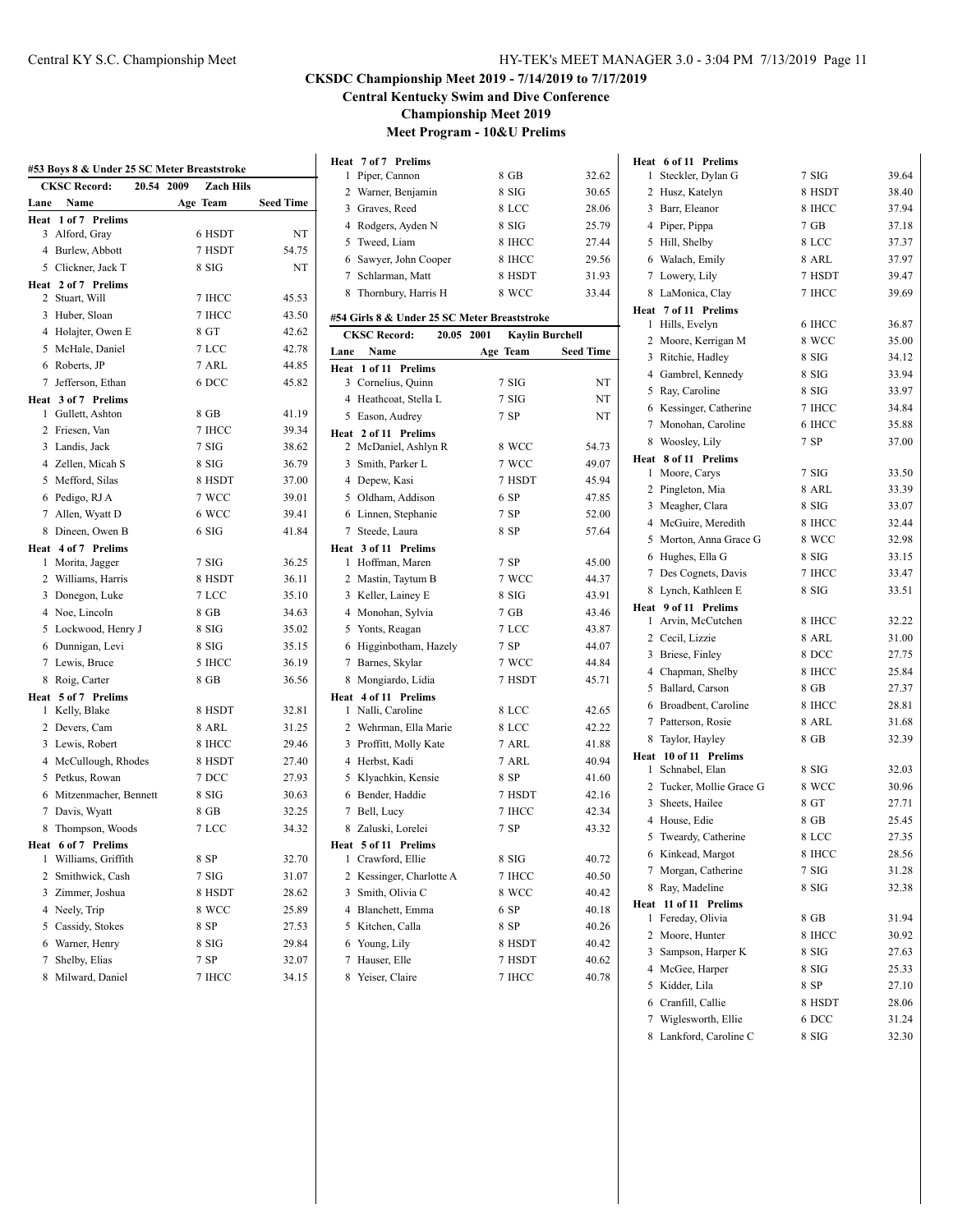| #55 Boys 9-10 25 SC Meter Breaststroke<br><b>CKSC Record:</b><br>18.55 1997<br><b>William Daugherty</b> |                       |          |                  |  |
|---------------------------------------------------------------------------------------------------------|-----------------------|----------|------------------|--|
| Lane                                                                                                    | Name                  | Age Team | <b>Seed Time</b> |  |
|                                                                                                         | Heat 1 of 9 Prelims   |          |                  |  |
|                                                                                                         | 3 Dilworth, Charlie   | 9 DCC    | NT               |  |
|                                                                                                         | 4 Bauer, Kai          | 9 ARL    | 43.84            |  |
|                                                                                                         | 5 Sanders, Eli        | 9 GT     | 44.47            |  |
|                                                                                                         | 6 Lesage, Lucas       | 10SIG    | NT               |  |
|                                                                                                         | Heat 2 of 9 Prelims   |          |                  |  |
|                                                                                                         | 1 Nicholson, Eli J    | 10 SIG   | 39.16            |  |
|                                                                                                         | 2 Cecil, Tripp        | 9 WCC    | 38.46            |  |
|                                                                                                         | 3 Lycan, Joshua       | 9 HSDT   | 36.62            |  |
|                                                                                                         | 4 Hoppes, Bryson      | 9 GT     | 35.28            |  |
|                                                                                                         | 5 Potter, Shade       | 10 WCC   | 35.81            |  |
|                                                                                                         | 6 Morgan, Nathan      | 9 SIG    | 36.97            |  |
|                                                                                                         | 7 Ferguson, Matthew   | 10 HSDT  | 38.64            |  |
|                                                                                                         | 8 Ward, Kyle          | 9 SP     | 40.08            |  |
|                                                                                                         | Heat 3 of 9 Prelims   |          |                  |  |
|                                                                                                         | 1 Clifford, Harry     | $9$ GB   | 34.68            |  |
|                                                                                                         | 2 Monroe, Andrew      | 10 SP    | 34.12            |  |
|                                                                                                         | 3 Boardman, Henry     | 9 IHCC   | 33.50            |  |
|                                                                                                         | 4 Wallace, Clayton    | 10 HSDT  | 32.63            |  |
|                                                                                                         | 5 Finke, Alex         | 9 DCC    | 33.17            |  |
|                                                                                                         | 6 White, Hayden J     | 9 SIG    | 34.12            |  |
|                                                                                                         | 7 Morgan, Henry       | 10SIG    | 34.53            |  |
|                                                                                                         | 8 Zaluski, Carter     | 10 SP    | 35.08            |  |
|                                                                                                         | Heat 4 of 9 Prelims   |          |                  |  |
| 1                                                                                                       | Sutton, Andrew        | 9 SP     | 32.37            |  |
|                                                                                                         | 2 Willis, Cannon C    | 10 GT    | 32.03            |  |
|                                                                                                         | 3 Hendrickson, Caleb  | 9 GB     | 31.56            |  |
|                                                                                                         | 4 Morton, Mason       | 9 WCC    | 30.50            |  |
|                                                                                                         | 5 Nachtigal, John A   | 10SIG    | 31.25            |  |
|                                                                                                         | 6 Bonilla, Charlie    | 10 LCC   | 31.84            |  |
|                                                                                                         | 7 Smithwick, Collin G | 10SIG    | 32.25            |  |
|                                                                                                         | 8 Franklin, Sawyer    | 9 SP     | 32.43            |  |
|                                                                                                         | Heat 5 of 9 Prelims   |          |                  |  |
|                                                                                                         | 1 Rogers, Preston R   | 10SIG    | 30.35            |  |
|                                                                                                         | 2 Graham, Reid        | 9 IHCC   | 29.75            |  |
|                                                                                                         | 3 Burton, Eli         | 9 HSDT   | 29.51            |  |
|                                                                                                         | 4 Nicholas, Carson    | 10 IHCC  | 29.03            |  |
|                                                                                                         | 5 Feddock, Anderson R | 9 SIG    | 29.19            |  |
|                                                                                                         | 6 Stephens, Will      | 10SIG    | 29.67            |  |
|                                                                                                         | 7 Jones, Sam          | 9 GB     | 29.87            |  |
|                                                                                                         | 8 Lycan, Jacob        | 9 HSDT   | 30.41            |  |
|                                                                                                         | Heat 6 of 9 Prelims   |          |                  |  |
|                                                                                                         | 1 Havens, Liam        | 9 LCC    | 28.69            |  |
|                                                                                                         | 2 Critchfield, Faegan | 10SIG    | 28.38            |  |
|                                                                                                         | 3 McLean, Shep        | 9 IHCC   | 27.56            |  |
|                                                                                                         | 4 Morita, Jake        | 9 SIG    | 27.19            |  |
|                                                                                                         | 5 Theron, Tristan F   | 9 SIG    | 27.44            |  |
|                                                                                                         | 6 Schlarman, Ben      | 9 HSDT   | 28.28            |  |

 Holmes, Aiden 9 SP 28.59 LaMonica, Grady 10 IHCC 28.82

### Central KY S.C. Championship Meet HY-TEK's MEET MANAGER 3.0 - 3:04 PM 7/13/2019 Page 12

**Heat 4 of 12 Prelims**

## **CKSDC Championship Meet 2019 - 7/14/2019 to 7/17/2019**

**Central Kentucky Swim and Dive Conference**

**Championship Meet 2019**

|        | Heat 7 of 9 Prelims                     |                        |                  | Heat           |
|--------|-----------------------------------------|------------------------|------------------|----------------|
| 1      | Hamilton, Mason E                       | 10 GT                  | 26.35            | 1              |
| 2      | Linnen, Jason                           | 10 SP                  | 24.91            | 2              |
|        | 3 Hosinski, Mark Edward                 | 10SIG                  | 23.53            | 3              |
|        | 4 Houlihan, Will                        | 10 LCC                 | 21.31            | $\overline{4}$ |
|        | 5 Hutchinson, Wakefield                 | 9 GB                   | 22.65            | 5              |
|        | 6 Nahra, Woods                          | 10 IHCC                | 24.12            | 6              |
| 7      | Lynch, Jonathan P                       | 9 SIG                  | 25.78            | 7              |
| 8      | Vaughn, Jack                            | 10SIG                  | 27.12            | 8              |
|        | Heat 8 of 9 Prelims                     |                        |                  | Heat           |
|        | 1 Pogrotsky, Colt                       | 9 GB                   | 26.32            | 1              |
|        | 2 Kidder, Charlie                       | 10 SP                  | 24.81            | 2              |
|        | 3 Petkus, Anders                        | 9 DCC                  | 23.24            | 3              |
|        | 4 Bradshaw, Josiah                      | 10 DCC                 | 20.78            | $\overline{4}$ |
|        | 5 Holland, Jacob                        | 10 HSDT                | 22.45            | 5              |
|        | 6 Donegon, Owen                         | 10 LCC                 | 24.12            | 6              |
| 7      | Master, Leo                             | 9 LCC                  | 25.43            | 7              |
|        | 8 Van Meter, Isaac                      | 9 IHCC                 | 26.72            | 8              |
|        | Heat 9 of 9 Prelims                     |                        |                  | Heat           |
|        | 1 Gudeman, Tag                          | 10SIG                  | 26.13            | 1              |
|        | 2 Saufley, Beckett N                    | 10SIG                  | 24.39            | 2              |
|        | 3 Moore, Max M                          | 10 WCC                 | 23.22            | 3              |
|        | 4 Neal, Carson                          | <b>10 ARL</b>          | 18.61            | 4              |
|        | 5 Jackson, Luke                         | 10SIG                  | 21.44            | 5              |
|        |                                         |                        |                  |                |
|        | 6 Bird, Nash                            | 10SIG                  | 23.78            | 6<br>7         |
|        | 7 Wilkerson, Alex                       | 10 HSDT                | 25.27            |                |
|        | 8 Landis, Parker                        | 9 SIG                  | 26.71            | 8              |
|        | #56 Girls 9-10 25 SC Meter Breaststroke |                        |                  | Heat<br>1      |
|        | <b>CKSC Record:</b><br>17.77 2003       | <b>Kaylin Burchell</b> |                  | 2              |
| Lane   | Name                                    | Age Team               | <b>Seed Time</b> | 3              |
| Heat   | 1 of 12 Prelims                         |                        |                  | $\overline{4}$ |
| 3      | Warlick, Lula                           | 9 DCC                  | 43.95            | 5              |
|        | 4 Goodpaster, Ava                       | <b>10 WCC</b>          | 38.96            |                |
| 5      | Rupp, Caroline L                        |                        |                  |                |
|        |                                         | 10 WCC                 | 39.08            | 6              |
|        | Heat 2 of 12 Prelims                    |                        |                  | 7              |
|        | 1 Nader, Ava                            | 9 SP                   | 37.19            | 8              |
|        | 2 Young, Harmony                        | $10 \text{ GT}$        | 35.61            | Heat           |
|        | 3 Adair, Ainsley                        | 9 SIG                  | 34.61            | 1              |
|        | 4 Fereday, Elana                        | 9 GB                   | 33.97            | 2              |
|        | 5 Gabbard, Lauren Cate                  | 10 HSDT                | 34.16            | 3              |
|        | 6 McCoy, Elizabeth                      | 10 IHCC                | 35.19            | 4              |
|        | 7 Hundley, Mills                        | 9 SP                   | 36.15            | 5              |
|        | 8 Ruschell, Charlotte                   | 9 LCC                  | 37.47            | 6              |
|        | Heat 3 of 12 Prelims                    |                        |                  | 7              |
| 1      | Palmer, Addie p                         | 9 WCC                  | 33.77            | 8              |
| 2      | Sackleh, Margaux                        | 10 HSDT                | 32.47            | Heat           |
|        | 3 Moore, Wells                          | 9 SIG                  | 32.37            | 1              |
|        | 4 Pruitt, Katie N                       | 10 WCC                 |                  | 2              |
|        |                                         |                        | 31.88            | 3              |
|        | 5 West, Bella                           | 9 ARL                  | 32.00            | 4              |
| 6      | McCraith, Lauren                        | 9 WCC                  | 32.44            | 5              |
| 7<br>8 | Harper, McKinley<br>Heath, Miriam       | 9 WCC<br>9 DCC         | 32.90<br>33.88   | 6              |

| 1               | Wilder, Madilyn G       | 10 WCC  | 31.22 |
|-----------------|-------------------------|---------|-------|
| $\overline{2}$  | Campbell, Presley       | 9 GB    | 31.18 |
| 3               | Shelby, Ella            | 10 SP   | 30.13 |
|                 | 4 Carey, Zel            | 9 SP    | 29.56 |
| 5               | Nance, Ava              | 10 SP   | 29.75 |
| 6               | Phillippe, Addison      | 10 HSDT | 30.27 |
| 7               | Burlew, Laurelei        | 10 HSDT | 31.21 |
| 8               | Morgan, Anneliese       | 10SIG   | 31.43 |
| Heat            | 5 of 12 Prelims         |         |       |
| 1               | Wilkerson, Katie        | 10 HSDT | 29.25 |
| 2               | Cassidy, Emery          | 10 SP   | 29.10 |
|                 | 3 Quinn, Eliza          | 9 IHCC  | 28.83 |
|                 | 4 Muncie, ava N         | 10 WCC  | 28.79 |
| 5               | White, Hadley R         | 9 SIG   | 28.82 |
| 6               | O'Brien, Kate           | 9 SP    | 29.09 |
| $\tau$          | Allen, Caroline E       | 10SIG   | 29.10 |
| 8               | Bennett, Anna Grace     | 10 LCC  | 29.41 |
|                 | Heat 6 of 12 Prelims    |         |       |
| 1               | Maikkula, Marlei' L     | 10 WCC  | 28.65 |
| $\mathbf{2}$    | Hill, Maggie L          | 9 SIG   | 28.19 |
|                 | 3 Cecil, Emma           | 10 WCC  | 27.97 |
|                 | 4 Horn, Caliah          | 10 HSDT | 27.80 |
| 5               | Gnann, Ellen            | 9 DCC   | 27.81 |
|                 | 6 Woosley, Emmy         | 10 SP   | 28.00 |
| 7               | Patrick, Coburn         | 10 SP   | 28.46 |
| 8               | Huber, Gratz            | 9 IHCC  | 28.69 |
|                 | Heat 7 of 12 Prelims    |         |       |
|                 |                         |         |       |
| 1               | Brennan, Anderson Parke | $10$ GB | 27.43 |
| 2               | Sanger, Ainsley         | 9 SP    | 27.22 |
| 3               | Perkins, Halle          | 9 SIG   | 27.12 |
|                 | 4 Harmon, Savannah      | 9 SP    | 27.09 |
| 5               | Jirak, Amelia R         | 10 WCC  | 27.10 |
|                 | 6 George, Grace         | 9 SIG   | 27.21 |
| 7               | Clay, Eleanor           | 9 IHCC  | 27.28 |
| 8               | Heinrich, Lucy          | 9 IHCC  | 27.53 |
|                 | Heat 8 of 12 Prelims    |         |       |
| 1               | Hosey, Sarah-Louise     | $10$ GB | 27.00 |
| 2               | Thomas, Savannah R      | 10 WCC  | 26.67 |
| 3               | McGuire, Madelyn        | 10 IHCC | 26.38 |
| 4               | Mitzenmacher, Layne B   | 10 SIG  | 26.25 |
| 5               | Williams, Harper        | 10 SP   | 26.27 |
| 6               | Hess, McKenzie          | 10 SP   | 26.38 |
|                 | 7 Wiglesworth, Anna     | 9 DCC   | 26.69 |
| 8               | Stilz, Hagan            | 10 LCC  | 27.07 |
| Heat            | 9 of 12 Prelims         |         |       |
| 1               | Allen, Carly            | 10 SP   | 26.25 |
|                 | 2 Keeton, Josie         | 9 ARL   | 26.10 |
|                 | 3 Lowery, Kate          | 10 HSDT | 25.84 |
|                 | 4 Falace, Sarah         | 9 HSDT  | 25.69 |
| 5               | Boardman, Kate          | 10 IHCC | 25.81 |
|                 | 6 Cornelius, Ryan       | 10SIG   | 25.97 |
| $7\phantom{.0}$ | Addington, Emily K      | 9 SIG   | 26.12 |